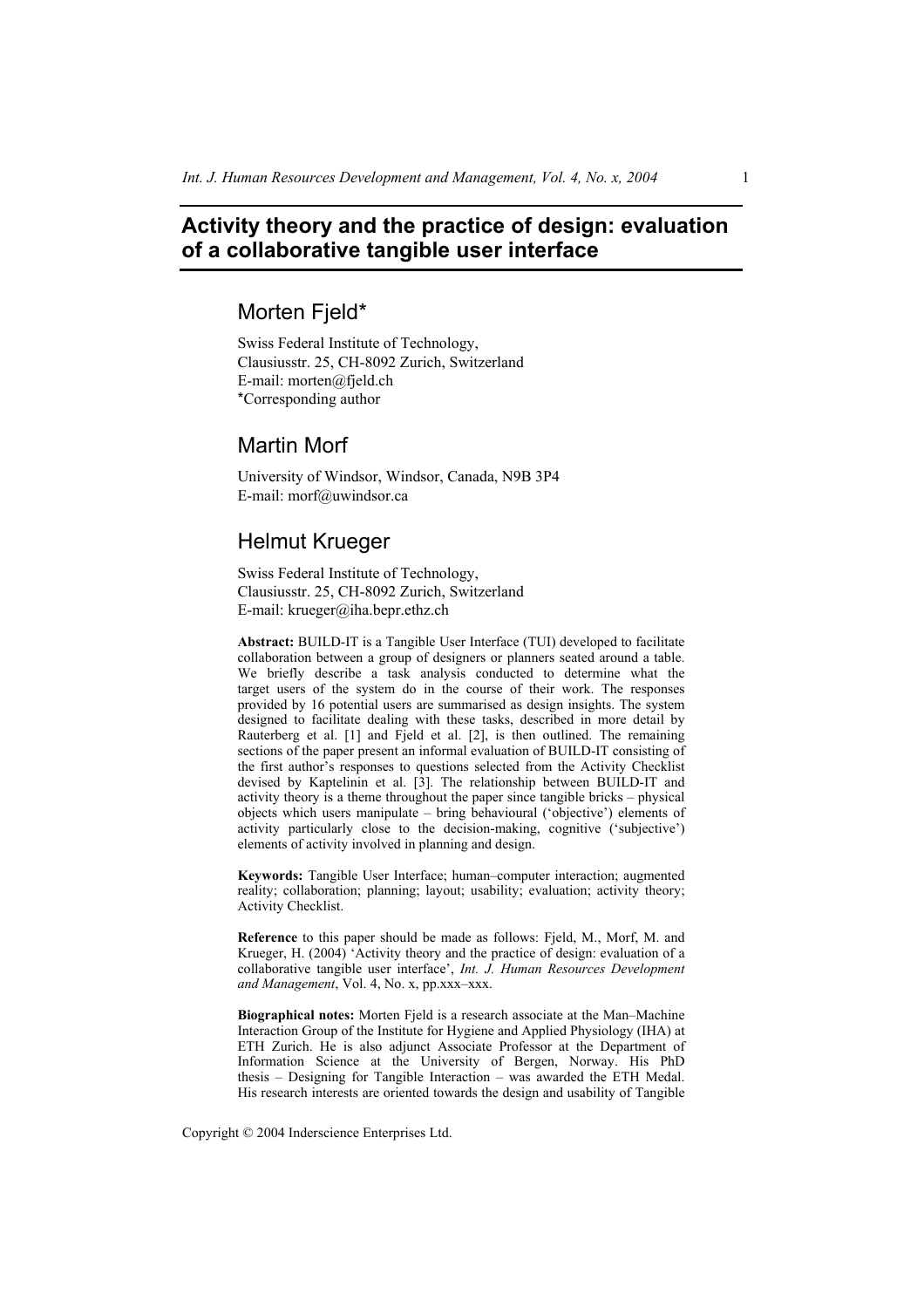User Interfaces paired with Augmented Reality technologies. He currently guest edits a special issue of the *International Journal of Human–Computer Interaction*, focusing on 'Augmented reality: usability and collaboration'. He teaches and advises graduate students at several universities. His work can be seen at www.fjeld.ch.

Martin Morf obtained his PhD at the University of Western Ontario, London, Ontario, Canada. He taught a range of subjects in the Psychology Department of the University of Windsor, Windsor, Ontario, Canada. These included Industrial-Organizational Psychology, an area to which he contributed two books, *Optimizing Work Behavior* (1986) and *The Work-Life Dichotomy* (1989), published by Greenwood Press. He retired from the university in 2001 and from the College of Psychologists of Ontario in 2003. Currently, he is working on a book with an anthropological flavour tentatively titled *Roots: Retracing the Human Journey from African Cave to Manhattan Glasstower*.

Helmut Krueger is Professor of Ergonomics and Director of the Institute for Hygiene and Applied Physiology (IHA) at ETH Zurich. One of his principal interests is the development of an inter-university postgraduate course in work and health, intended to offer further education for occupational hygienists and occupational physicians. He is also interested in applied perceptual physiology, fine motor behaviour, and questions on hardware and software ergonomics.

#### **1 What designers and planners do: a task analysis**

The first part of this section introduces the industrial partners and typical planning activities in those companies. The second part describes a task analysis [4–6] carried out with 16 expert planners from four enterprises engaged in design and planning. The final part discusses the responses obtained. This analysis was done in order to find out what potential users were doing and what they needed in a Tangible User Interface (TUI) meant to facilitate their collaborative planning activities.

## *1.1 Sample*

Brief descriptions of the four enterprises which employed the 16 respondents of the task analysis may help establish the concrete context in which it was conducted. For the most part, these descriptions are based on the companies' websites.

Company A offers weld systems being used worldwide for the joining of automotive components and products. Custom designed weld systems for specific applications are built on a turnkey basis. Company A is the only equipment supplier for two of the most important welding technologies: the laser and the resistance roller seam welding process for tailored blanks. The use of tailored blanks is a new method to build body structures of cars. Two or more sheet metal pieces of different specification, thickness and shape are joined with laser or mash weld prior to being stamped into the desired car body part. The advantages are lighter cars, less curb weight, improved structural performance, stronger body, better absorption of crash energy, reduced parts count, easier assembly, and greater cost effectiveness.

Company B offers standard machines, modular machining system, and key modules. Typical standard machines are milling machine centres. Typical special machines are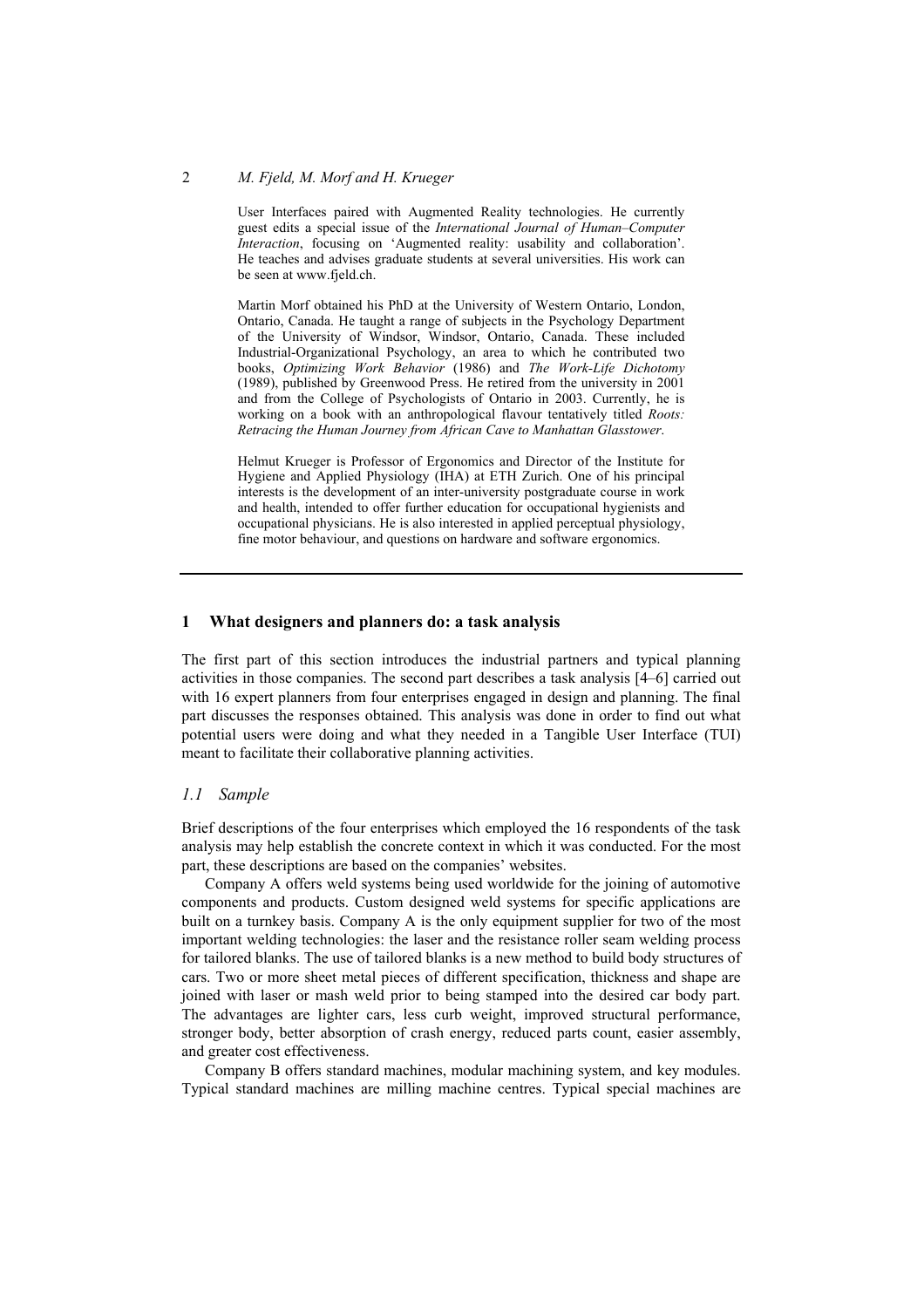high output machining systems like rotary transfer machines and linear transfer machining systems for gear pumps in dialysis and parts for injection systems. Typical key modules are high-performance cutting tools and spindles.

Company C specialises in environmental technology. It builds and runs thermal waste treatment plants and supplies technology and know-how for flue-gas purification and by-product recycling.

Company D is a consulting firm that specialises in corporate design. It develops models and strategies with clients with the aim of promoting unmistakable corporate cultures. It promotes its clients' efforts to establish a visual identity, which strengthens the position of their brand in the market place. The company supports clients all the way from initial briefings to marketing and strategy assessment.

## *1.2 Procedure*

The initial task analysis phase specified the *target technology*, i.e. the context, potential uses, expected benefits, and requirements of a future BUILD-IT system. Interviews based on five questions (Q1–Q5) were conducted with the 16 respondents from the four participating enterprises.

In these companies, computer-supported mediation of planning tasks plays an increasingly important role and rests largely on the shoulders of expert planners, defined here as highly skilled employees with many years of experience in activities such as cost estimation, technical calculation, production scheduling, capacity utilisation, and the use of modern manufacturing technology.

The task analysis was initiated by a brief presentation of the key features of the envisioned BUILD-IT system to the planning experts. One or two experts from each enterprise were then interviewed in depth about the context and how they currently carry out planning tasks (Q1), the tools currently at their disposal (Q2), the inadequacies of these tools  $(Q3)$ , the benefits expected from BUILD-IT  $(Q4)$ , and the concrete requirements they expected from a system like this (Q5). Both pre-CAD and CAD-based collaborative planning were of interest, i.e. the interviews covered traditional planning using two-dimensional pencil-and-paper representations and discussions, as well as single user computer-mediated planning.

The task analysis was carried out with certain boundary conditions in mind. When a computer application fails to function according to the needs and wishes of the users, it is often said that the initial task or flow analysis was 'inadequate'. However, Bannon and Bødker [7], rooted in the tradition of activity theory, point out that something more than readily verbalised activities often needs to be considered. An example of what they have in mind was videotaped in the course of our task analysis [8]. It shows an expert planner engaged in a discussion with two colleagues. Subtle aspects of the actions and operations of the three respondents in this situation are difficult to capture in a written description. There are limits to the degree it is possible to catch the tacit knowledge required in many skilled activities or the fluent execution of the actual work process. Bannon and Bødker [7] go so far as to suggest that we will never be able to give a full description of a task.

In general, potential uses of the proposed BUILD-IT system were perceived similarly by representative(s) of the four enterprises. Some uses identified by only one company are noted as well. The answers to Q1–Q5 were interpreted and formulated as design insights in terms of the five issues listed in the following results part.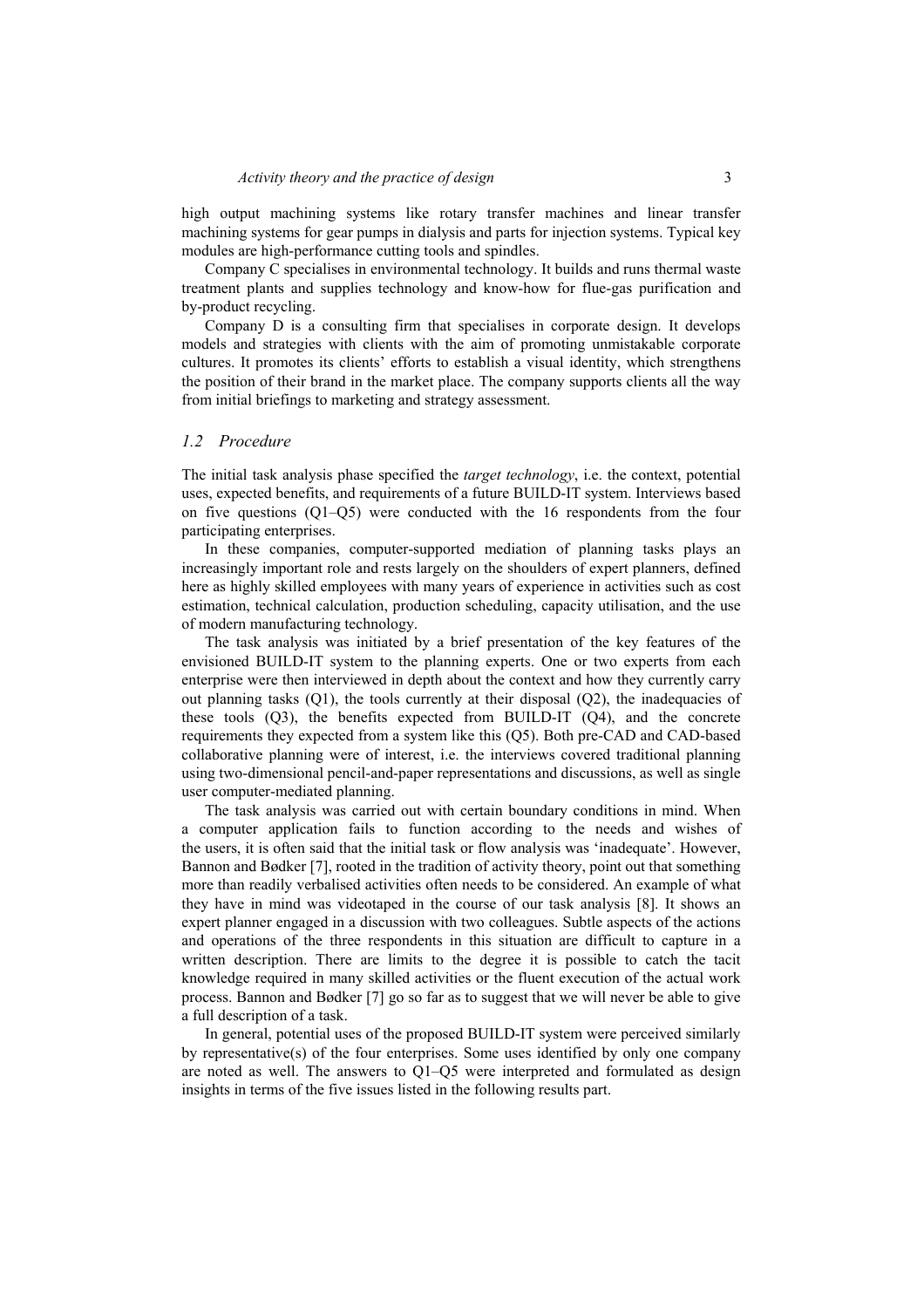## *1.3 Results*

## *1.3.1 Aspects of the planning task likely to be supported by BUILD-IT*

Information from all four companies suggested that BUILD-IT was perceived as having the potential to improve the assessment of client needs which is currently based on paper-and-pencil (printed material) methods. Similarly, the system was seen as potentially helpful in marketing services and products to CAD-specialists and planning experts.

#### *1.3.2 Potential uses of BUILD-IT*

For all four companies, potential uses suggested were the presentation of production plant solutions and computation of alternative solutions, increased presence on the internet and as a company employing virtual tools, and in communication between their marketing department and their CAD experts.

For one company, a potential use was in a new project for rotary transfer machining, a system especially suited for multi-operation machining, being cost efficient, offering high volume production, covering work pieces in sizes of up to 120 mm  $\times$  120 mm  $\times$  120 mm, and offering high precision and production rates. The same company saw uses in the presentation of offers and in the planning of complex production plants using virtual models. For another company, potential uses included the facilitation of three-dimensional (3D) representations for internal meetings, and of collaborative planning within the company and with clients. A third company saw a specific use in internal pre-CAD planning taking place prior to the use of a CAD system.

#### *1.3.3 Expected benefits of BUILD-IT*

The respondents from all four enterprises hoped that BUILD-IT would reduce costs; that it would facilitate marketing, production, and collaboration; and that it would aid in tasks involving visualisation. The reasons they indicated for expecting savings included earlier discovery of mistakes in the planning process and reduced need to travel or to engage in video conferencing. Marketing should be facilitated by 3D representations, hands on demonstrations, and dramatising the sales presentation in general. In particular, it was expected that people normally not used to think in three dimensions would find it easier to do so. The production process was expected to be enhanced by the ability to generate different product versions and by easier implementation of standard solutions and processes. For example, earlier plans for welding lines solutions might be more easily browsed by potential clients in the search for a suitable sketch. As for the collaborative process, the use of large displays, a less techno-centric perspective, reduction of complexity, and mediation of internal discussions were seen as benefits.

## *1.3.4 User interface requirements of BUILD-IT*

Interface requirements concerning system configuration, system set-up, versions, real-time data import, model height adjustment, real-time data export, accessibility, and sales conditions were expressed. Here too, the information from the four enterprises was essentially the same.

More specifically, the following requirements were formulated: access to a set of adjustable process security parameters, the capability to distributed work, typically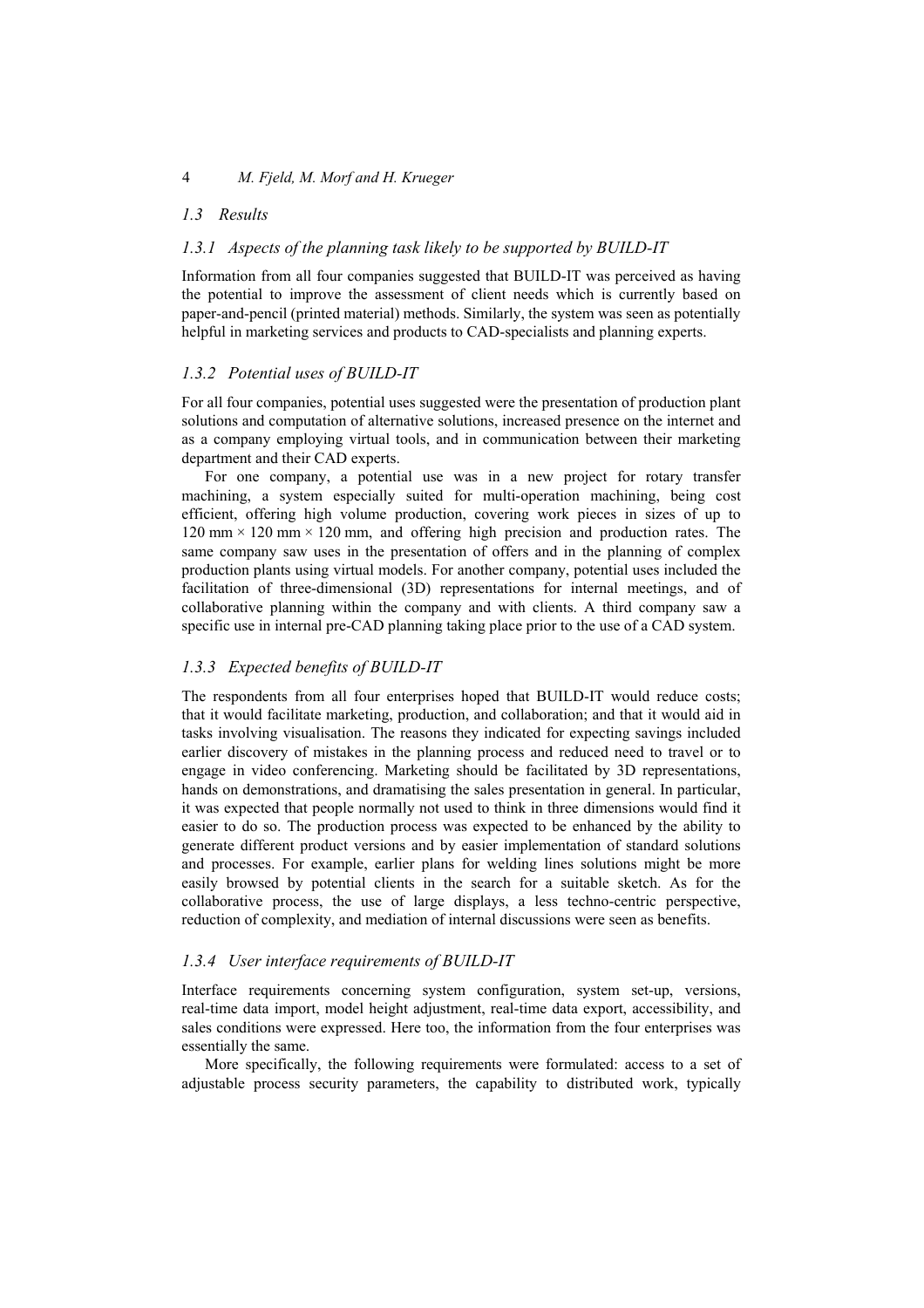between a head office operating in master mode and an overseas department in slave mode; a portable version of the system and a laptop version for marketing activities; CAD models or model parts combined with Product Data Management (PDM) data like sheet thickness; a real-time connection to a database containing previous offers in PDM format; interactive control of production parameters like material input and product output; options to set model height and the visualisation and handling of layers (e.g. the layers could be coloured differently and represent floors in a building or layers of pipelines in a chemical factory); the positioning of models at these layers combined with an analogue height-scale tool; quick export of 3D images as electronic files or in print; a large screen; and easy-to-learn and easy-to-handle software. Finally, the possibility to lease or rent a system was required.

### *1.3.5 Data interface requirements of BUILD-IT*

The data interface requirement of the system which emerged in the course of the task analysis included the following: reliance on integrated use of fax, intranet, and internet (since current contact with clients still depended on standard office tools and, as result, on fax more than CAD, and since specifications and data sheets were still mainly communicated using intranet and e-mail), integration with in-house programs for Microsoft Excel computations, integration with Product Data Management (PDM) tools (since customer-driven design is mostly supported by them to describe virtual models); simultaneous interaction with a two-dimensional plan view; a three-dimensional side view and a height view; and, finally, portability across different operating systems and platforms.

To illustrate the data interface requirements specific to one company: Its personnel wanted to work with EUKLID, AutoCAD, and Unigraphics – software already in use at its head offices. They required support for a separate CAD standard used in the USA, for the Prime Medusa CAD system, and for an in-house variety of AutoCAD.

## **2 The BUILD-IT system**

The first part of this section introduces important research concepts, such as Human–Computer Interaction (HCI), Tangible Users Interfaces (TUIs), and computer-supported collaborative work (CSCW). The second part shows the process from task analysis to the BUILD-IT system. The third part gives further details on the system and offers a few examples from the design process, and the final part introduces some important concepts related to working in real and virtual environments.

## *2.1 Introduction*

Human–Computer Interaction (HCI) is

"a discipline concerned with the design, evaluation and implementation of interactive computing systems for human use and with the study of major phenomena surrounding them." [9, p.5]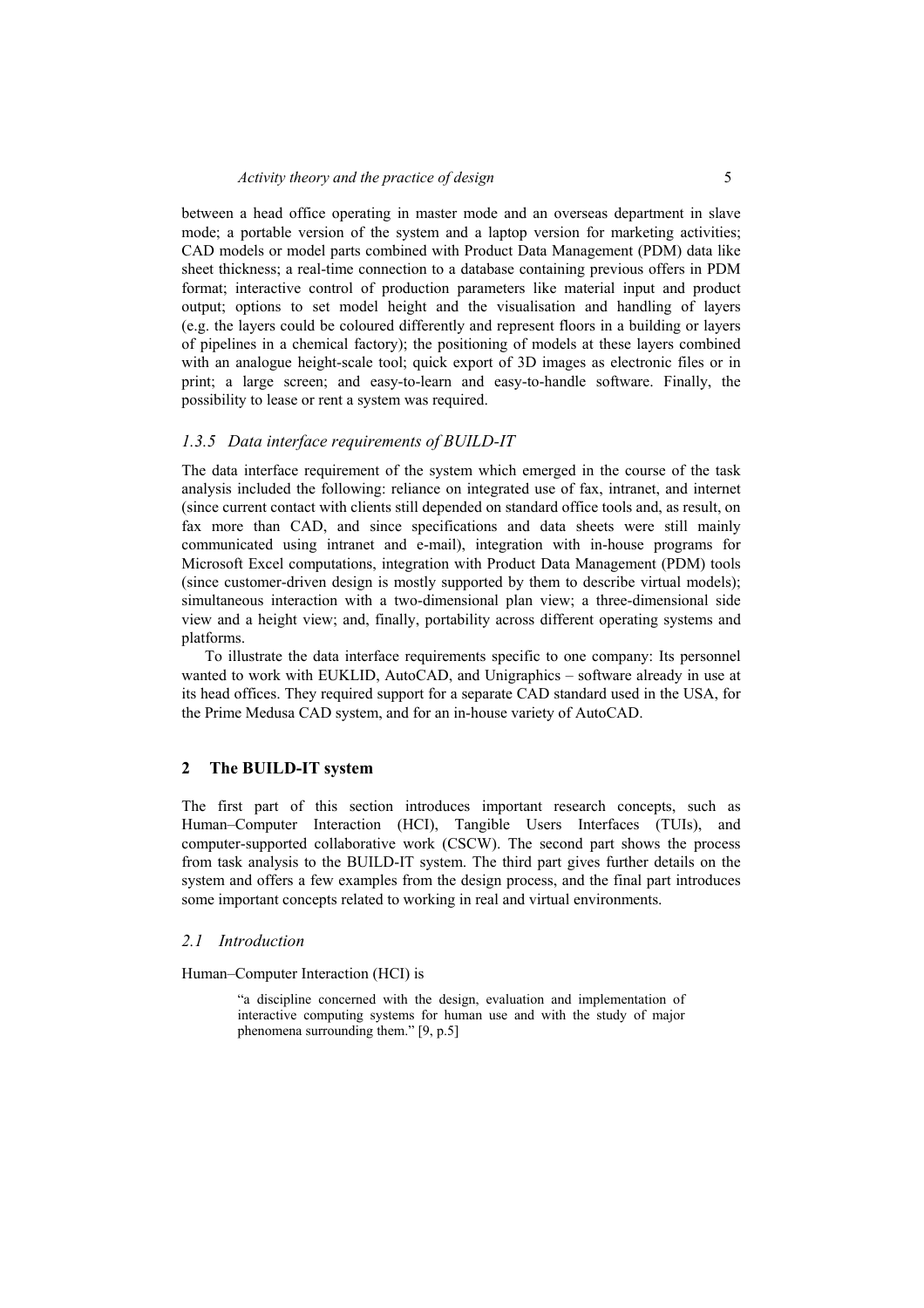Tangible interfaces

"give physical form to digital information, employing physical artifacts both as 'representations' and 'controls' for computational media. Tangible User Interfaces (TUIs) couple physical representations (e.g., spatially manipulable physical objects) with digital representations (e.g., graphics and audio), yielding user interfaces that are computationally mediated but generally not identifiable as 'computers' per se." [10, pp.916, 917]

The present evaluation of the HCI aspects of BUILD-IT is founded on activity theory, regarding people (computer users, developers, and managers) as subjects engaged in purposeful activities. These activities are mediated by various tools. Tools may be physical, mental, or virtual; and they are specific to the context in which they appear. Activity theory served as a framework guiding the steps involved in designing BUILD-IT, it provided useful concepts to better understand this process, and it was the theoretical basis for the Activity Checklist employed to evaluate the BUILD-IT system as a tool for computer-supported collaborative work (CSCW).

#### *2.2 From task analysis to the BUILD-IT system*

The design insights obtained from the five task analysis questions made it possible to shape our application of BUILD-IT for the potential users of the four enterprises involved in this work. It first led to the prototypical BUILD-IT system [1,8] and later to the complete BUILD-IT system [2,11].

In general, it seemed that the respondents of the task-analysis were indicating that BUILD-IT could accommodate sharp divisions of labour between end-users, and serve as tool in marketing and internal communication and planning. One fruitful aim which seemed to emerge was to design the system to support the development of complex production plants by enhancing its ability to facilitate interaction with 3D information. It seems difficult for clients of designers and planners to imagine what the outcome of the planning process will actually look like. The task analysis responses suggested that BUILD-IT could facilitate communication and formation of concrete expectations on the part of clients.

BUILD-IT is a tool for collaborative planning, making it possible for many participants to work at one table, to discuss, and to try out different options. Hence, group work may be facilitated without having to modify and refurnish offices.

After the BUILD-IT prototype was realised, it was tried out with designers from the two industrial partners producing assembly lines and plants. These designers regularly see their customers, and are aware of what a mediating tool should look like.

One illustration of how the task analysis impacted on the design process turning the prototypical into the complete BUILD-IT system involves the navigation system. Potential users indicated a specific need for navigation of the virtual setting, construction site, or 'scene' within a planning session. In our design process, we first focused on the navigation of the side view. An initial idea to enable side view navigation – operations such as panning, rotation, and zooming – was to use an animated human model to control the side view so that system users would get the same perspective as the virtual model. In the case of several models, one of them would be selected by system users and tagged as the active model. This active model would control the perspective of the side view.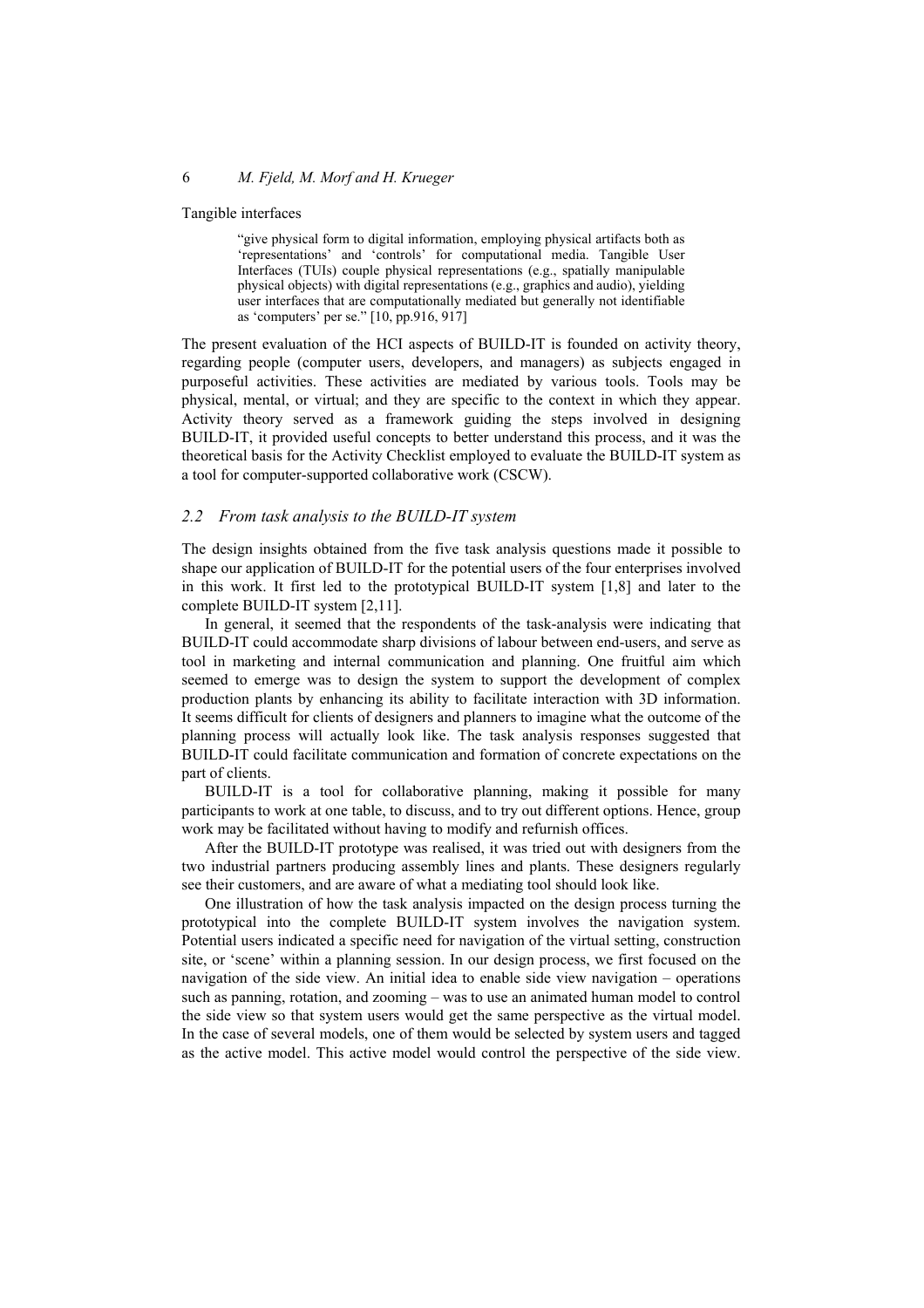However, within the multimedia framework available, models of humans could not be animated sufficiently well. Instead, a camera was employed to control the viewpoint and zoom on the virtual setting [11,12]. Further illustrations and details are offered in Fjeld [13].

## *2.3 The BUILD-IT system*

The remainder of this paper concerns the complete BUILD-IT system, the end result of a process described in several publications [1,2,8,11–19] and illustrated in Figures 1–3. It is a TUI which incorporates computer vision technology and concepts from the field of augmented reality, as well as collaborative groupware for planning and layout tasks employing 3D graphics, and it can be thought of as a pre-CAD system.

#### Figure 1 The Tangible User Interface system: (a) Cabinet, table, chairs, and screen; (b) interacting in the BUILD-IT system; (c) menu with navigation tools and user's hand engaged in brick-based model handling







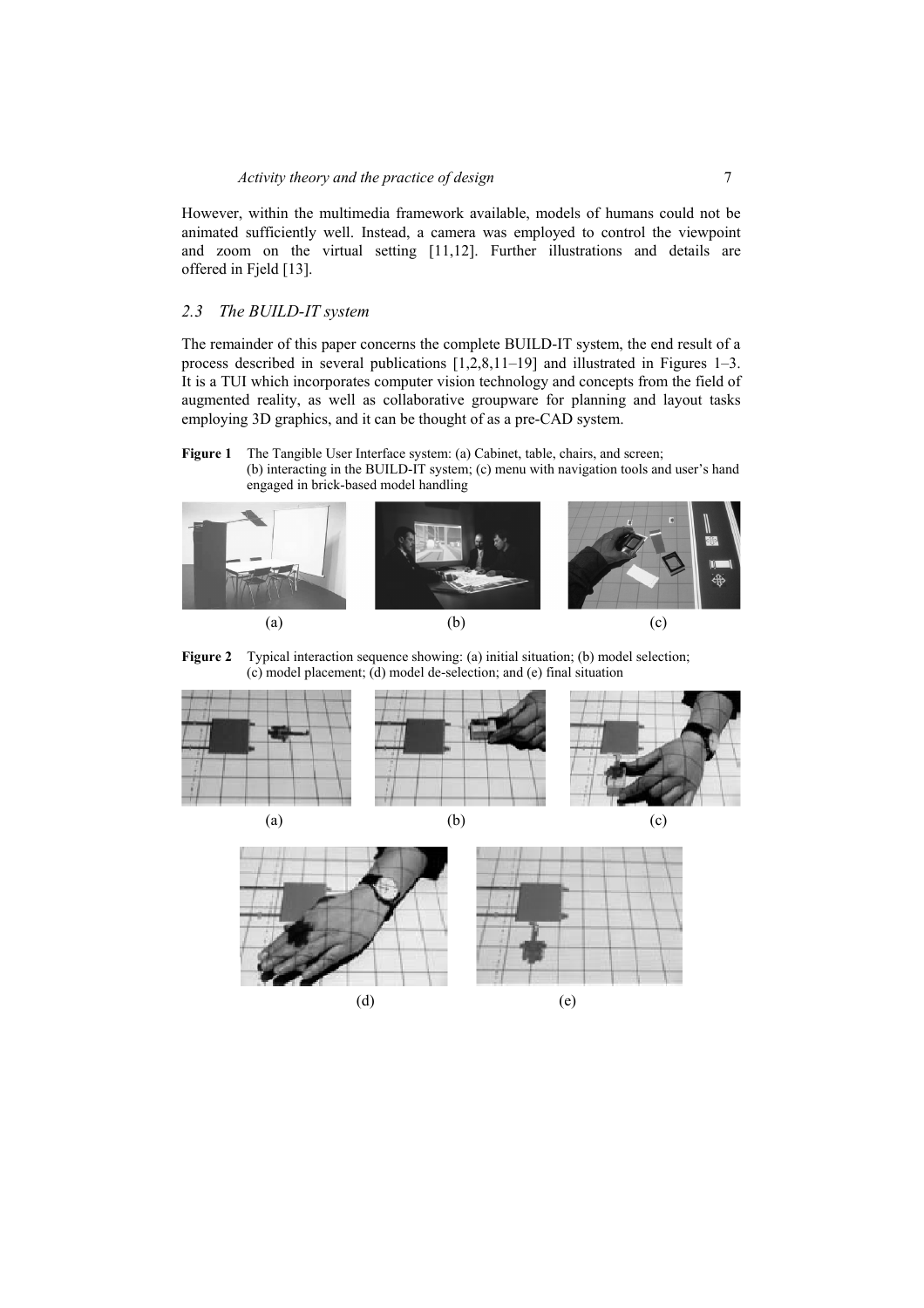



As described by Fjeld et al. [2, pp.162, 163], BUILD-IT consists of a high-capacity PC, a mirror, a table, chairs, and a screen (Figure  $1(a)$ ). The personal computer (PC) is housed in a cabinet somewhat taller than a lectern and placed at one end of the table, facing the screen at the other end. The hardware also includes two projectors, a video camera and an infrared light source. The design team or single user sit at the table on which the object of interest, such as a production plant or a piazza, evolves (Figure 1(b)). The users manipulate elements called bricks which assume forms like rectangular and cylindrical blocks (Figure 1(c)). Infrared light is reflected from the reflective surfaces of the bricks. As they are moved around on the tabletop, their positions are tracked, image-processing software is applied, and the 3D models they handle are shown in horizontal plan view from above on the tabletop and in vertical side view on the screen. The projector providing the plan view is in a fixed position, the projector providing the side view can be moved around on the tabletop.

The design process took into account that evaluations of HCI design principles showed that "perception and action spaces must coincide in time and space" [20, p.206]. This insight has led to a new concept of the so-called natural user interfaces employing projected light and pattern recognition [21] which was implemented in the BUILD-IT prototype [1,8].

## *2.4 Concepts and terminology*

In the context of BUILD-IT, it is essential to carefully consider terms like 'real', 'physical', 'virtual', 'digital', 'tangible', and 'graspable'. Eisenberg et al. [22] defined virtual artefacts as non-physical. They noted that

> "friends meet in virtual 'chat rooms'; children are educated in virtual classrooms; academics attend virtual conferences. The products of computer-based work and education – spreadsheet models, educational simulations, Web-based art galleries – likewise have an almost relentlessly intangible nature." [22, p.159]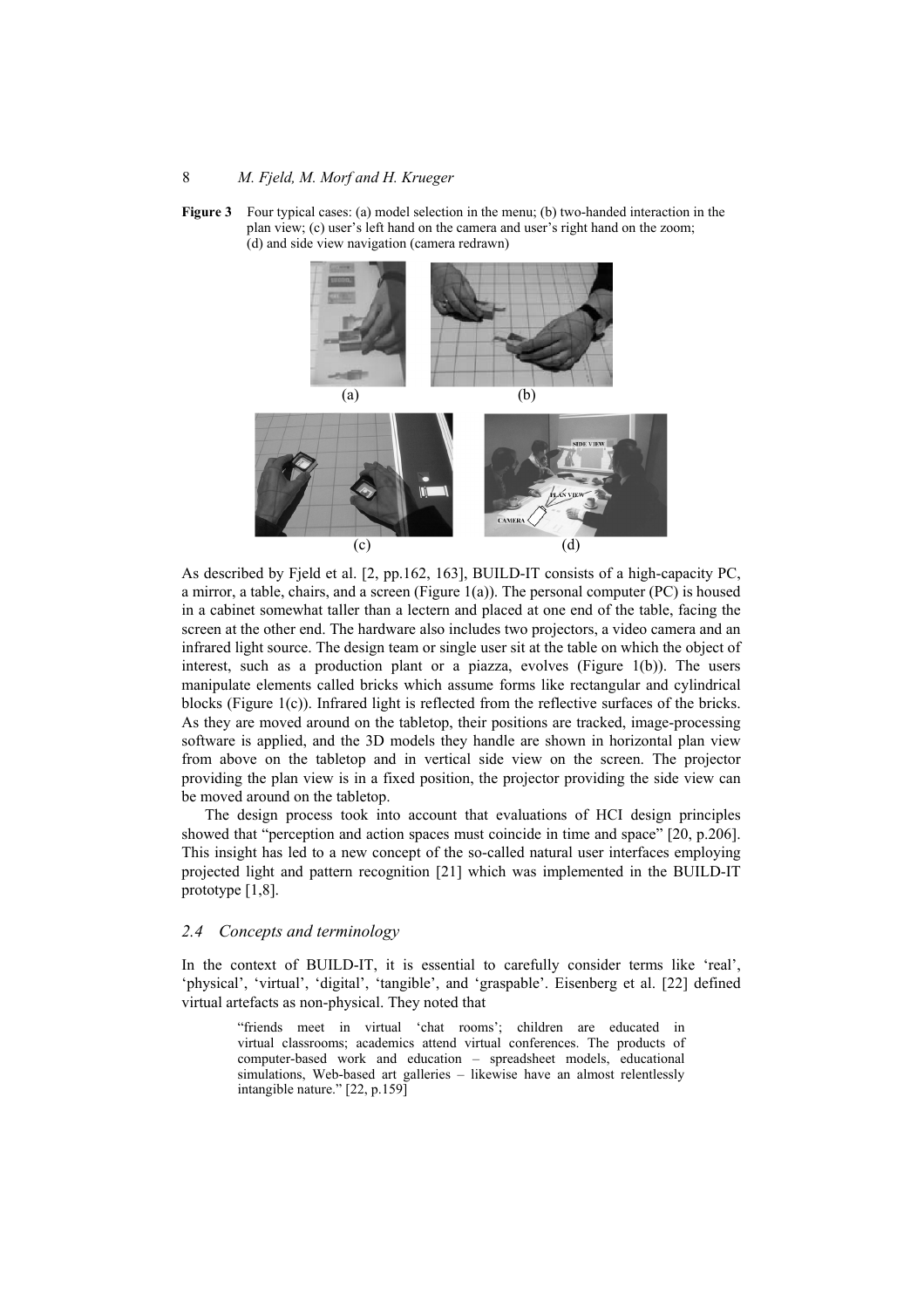This led them to make a polar distinction between things virtual and things physical and tangible in their approach to the "integration of computers and real-world objects" [22, p.159]. Eisenberg et al. [22] also present the alternative position focusing on convergence rather than opposition of the real and virtual worlds.

Opposite poles or convergence of the real and virtual worlds? What users perceive as 'real' is treated in more detail at a theoretical level by Fjeld et al. [2]**,** but in the context of this more practical work, the task of redefining what is 'real' and what is 'virtual' leads into a philosophical quagmire we devoutly seek to avoid. We prefer not to deal with the term 'real', and following Eisenberg et al. [22] understand 'virtual' to mean something opposed to the physical and tangible.

This approach is consistent with our activity theoretical framework focusing on how purposeful activities are mediated by various tools which can be physical, mental, or virtual; and which rarely resorts to the use of the contentious term 'real' [23]. Since we do not study mental (cognitive) tools in this project, this leaves us with a focus on physical and virtual tools. In our project, the potential for interaction was facilitated by physical tools, by virtual tools, but mostly by a combination of both.

#### **3 Evaluating BUILD-IT: user types and question categories**

The evaluation of BUILD-IT involved three types of users and four categories of questions. The results of the evaluation should be considered in the context of the  $3 \times 4$ contingency Table 1.

| Thrust of the four<br><b>Activity Checklist</b><br>question categories as                           | User type                                                                                                                                                    |                                                                                                                                        |                                                                                                           |  |
|-----------------------------------------------------------------------------------------------------|--------------------------------------------------------------------------------------------------------------------------------------------------------------|----------------------------------------------------------------------------------------------------------------------------------------|-----------------------------------------------------------------------------------------------------------|--|
| applied to BUILD-IT                                                                                 | Developers                                                                                                                                                   | Expert-User                                                                                                                            | End-Users                                                                                                 |  |
| Means and ends: Does<br><b>BUILD-IT</b> facilitate<br>the achievement of<br>user goals?             | Developers collaborated<br>well. However, most<br>development and testing<br>was command-based, not<br>using brick-based input                               | Expert-users were able to<br>carry out planning tasks<br>and configure the<br><b>BUILD-IT</b> system                                   | After a short<br>instruction period<br>users were able to<br>perform required<br>tasks                    |  |
| Environment: How<br>well does BUILD-IT<br>fit into the present<br>work environment of<br>the users? | Good fit for team-based<br>code development.<br>However, the multimedia<br>library ( $MET++$ ) is not<br>standard software and<br>hence difficult to develop | Good fit since side view<br>supports collaborative<br>planning. However,<br>expert-users are more<br>familiar with the 2D plan<br>view | Medium fit since<br>end-users find it hard<br>to use the side view<br>in task solving                     |  |
| Learning: What<br>training demands are<br>made by BUILD-IT?                                         | Intensive training was<br>required to develop and<br>modify the code of the<br>system                                                                        | A few days' training were<br>required to set up,<br>configure, and use the<br>BUILD-IT system; far less<br>than for CAD systems        | <b>Empirical studies</b><br>showed that about 15<br>minutes were<br>required to perform<br>required tasks |  |
| Development: How<br>does BUILD-IT affect<br>the development of an<br>organisation?                  | The group of developers<br>was pleased to work with<br>the BUILD-IT<br>technology. Team-work<br>functioned well                                              | An informal evaluation<br>suggests that expert-users<br>were able to carry out a<br>team-based planning task                           | The Engeli study<br>indicates that<br>end-users were able<br>to carry out a team-<br>based planning task  |  |

**Table 1**  $4 \times 3$  contingency table of the Activity Checklist question categories and the three user types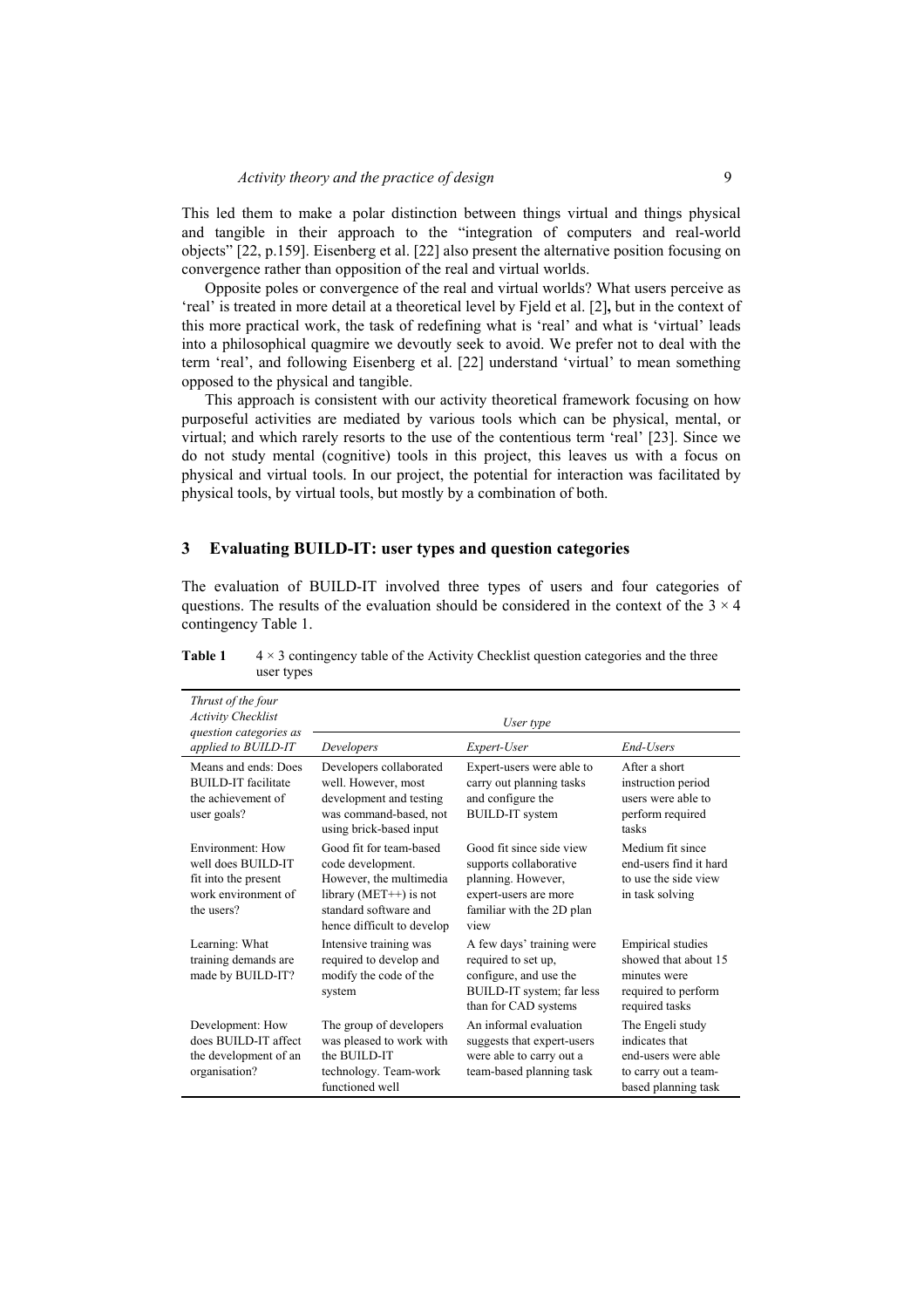The first part of this section presents the three user types considered and indicates the origin of our empirical data. The second part introduces the Activity Checklist [3] and relates it to Tangible User Interfaces (TUIs). Drawing on various forms of information obtained from the users and previous studies, the four categories of questions selected from the checklist are answered. Hence, the four subsequent parts give an extensive, though informal, evaluation of the BUILD-IT system.

## *3.1 User types: developers, expert-users, and end-users*

The evaluation of the BUILD-IT system must take into account the requirements of three potential user types: the developers, expert-users, and end-users which are distinguished in Table 2 in terms of who they are, their target technology, their target actions, and who interpreted the information they provided.

| Defining                                           | User type                                                                         |                                                                                                      |                                                                                                                |
|----------------------------------------------------|-----------------------------------------------------------------------------------|------------------------------------------------------------------------------------------------------|----------------------------------------------------------------------------------------------------------------|
| features                                           | Developers                                                                        | Expert-User                                                                                          | End-Users                                                                                                      |
| Who are they?                                      | The 8-person<br><b>BUILD-IT</b><br>development team                               | 16 planners and designers<br>from four enterprises                                                   | Respondents of the Engeli and<br>Field usability studies                                                       |
| What is their<br>target<br>technology?             | The BUILD-IT system<br>with all advanced<br>features described                    | The BUILD-IT system with<br>most advanced features<br>described                                      | The BUILD-IT system with a<br>standard set of model handling<br>and navigation tools                           |
| What are their<br>target actions?                  | System design,<br>development, testing,<br>and usability<br>evaluation            | Planning, including<br>preparation of planning<br>sessions by setting system<br>parameters and menus | Brick-based solving of<br>predefined search and<br>positioning tasks                                           |
| Who<br>interpreted the<br>information<br>provided? | The 8-person<br><b>BUILD-IT</b> team were<br>both respondents and<br>interpreters | The responses of the<br>expert-users were<br>interpreted by the<br>BUILD-IT team as a group          | M. Fjeld interpreted the<br>responses obtained and/or<br>reported in the Engeli and Fjeld<br>usability studies |

**Table 2** User types: developers, expert-users, end-users

Target technology is a specific technology serving as tool to carry out target actions. The collective experience of the BUILD-IT development team, a group of eight people including computer scientists, mechanical engineers, and work psychologists, was the basis of the answers reported here from the perspective of the *developers*. User feedback from planners of the four participating enterprises is the basis of the answers from the perspective of the *expert-users*. These partners were mostly interviewed as they used BUILD-IT to interact with a layout from their own practice. Finally, empirical data and user feedback from test subjects in three experiments enable us to answer questions from an *end-user* point of view. The first experiment was an exploratory architecture competition involving five groups of students [24]. The second experiment compared BUILD-IT to other tangible tools and involved 30 test persons [19]. The third experiment was a comparative study of alternative navigation methods and involved 16 test persons [18].

To illustrate our understanding of *activity* and *actions*, two examples are offered. The first example is designing the layout of a welding line including four robots and a welding machine. This activity may require two persons for a week. Typical actions within this activity would be to discuss alternative layouts, to position a robot, to compute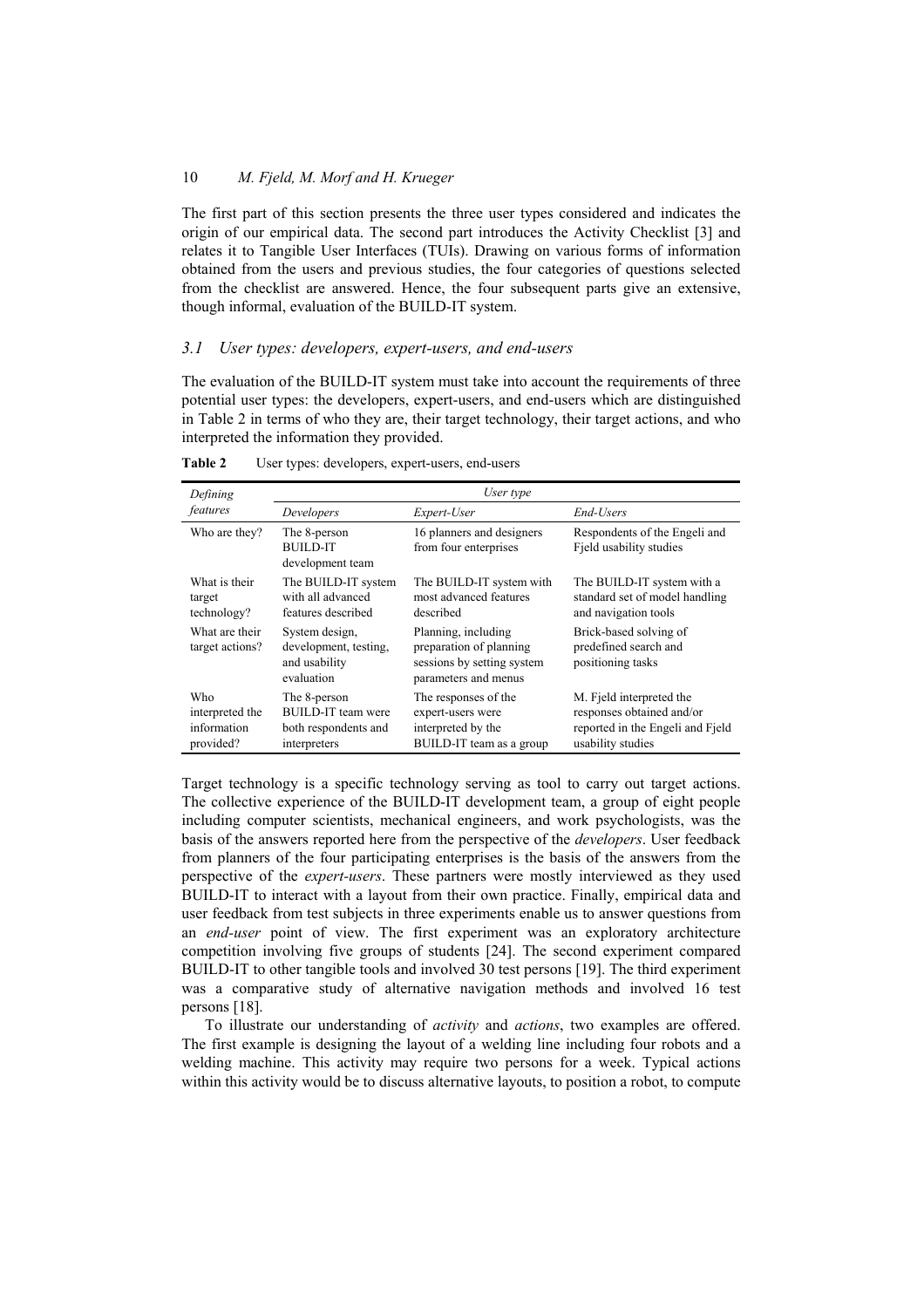a production rate, and to consult welding guidelines. The second example is the layout of an office, which may require a single person for a day. Actions within the design activity in this case would be to position chairs, to control the relation between the work stations and various light sources, and to estimate the total costs.

#### *3.2 The activity checklist sample questions*

Hasan [25] refers to a handful of instruments relying on activity theory to support the design processes in Human–Computer Interaction (HCI). Among these is the Activity Checklist by Kaptelinin et al. [3] which is closely linked to problems raised by practitioners in the field. A section of the Activity Checklist called the Sample Questions is designed to help evaluate systems in early phases of development. Since TUIs and the integration of physical/tangible and digital/virtual realms are still at a prototypical level, the Activity Checklist seemed a useful means to the end of evaluating the BUILD-IT system.

The Activity Checklist relies especially on the activity theoretical principle of mediating tools. A tool mediates an activity, thereby connecting a human being not only to the world of objects – his or her physical surroundings – but also to other human beings. The specific aim of our project was to evaluate different ways to enrich computer-mediated activity by using tangible tools.

The Sample Questions are meant to analyse how people use, or will use, computer-based technology. Here they were used to summarise and predict how well developers, expert-users, and end-users can employ the BUILD-IT system. Although our system is groupware, the evaluation mostly focused on single users. This consideration determined the choice of questions from the Sample Questions section of the Activity Checklist. Such selection of a subset of questions seems to be consistent with the recommendation of the authors that their instrument not be used in a mechanical (linear, additive) fashion. They recommend, for example, that "practitioners using the tool should look for patterns of related items, even if these items belong to different sections" [3, p.33].

As indicated earlier, the Activity Checklist questions were primarily answered by the first author who was most intimately involved in the day-to-day design process. They were changed slightly to focus them on BUILD-IT by substituting 'BUILD-IT' for both 'target technology' and 'system'.

The Sample Questions consist of four categories, each representing a different approach to describing the target technology and how it supports target actions. The four categories are indicated in the overview in Table 1, together with our interpretation of the general thrust of each as it might apply to BUILD-IT. In the following, each category is examined separately. While some issues were relevant to all user groups, others proved relevant to one or two only. In the latter case, this is specified.

### *3.3 Means and ends*

The *Means and ends* category contains questions which inquire into '[M]eans and ends – the extent to which the technology facilitates and constrains the attainment of users' goals and the impact of the technology on provoking or resolving conflicts between different goals' [3, p.33]. It should be noted here that the first two questions evaluating means and ends were of particular relevance to our design process and are, therefore, dealt with in greater detail than the others.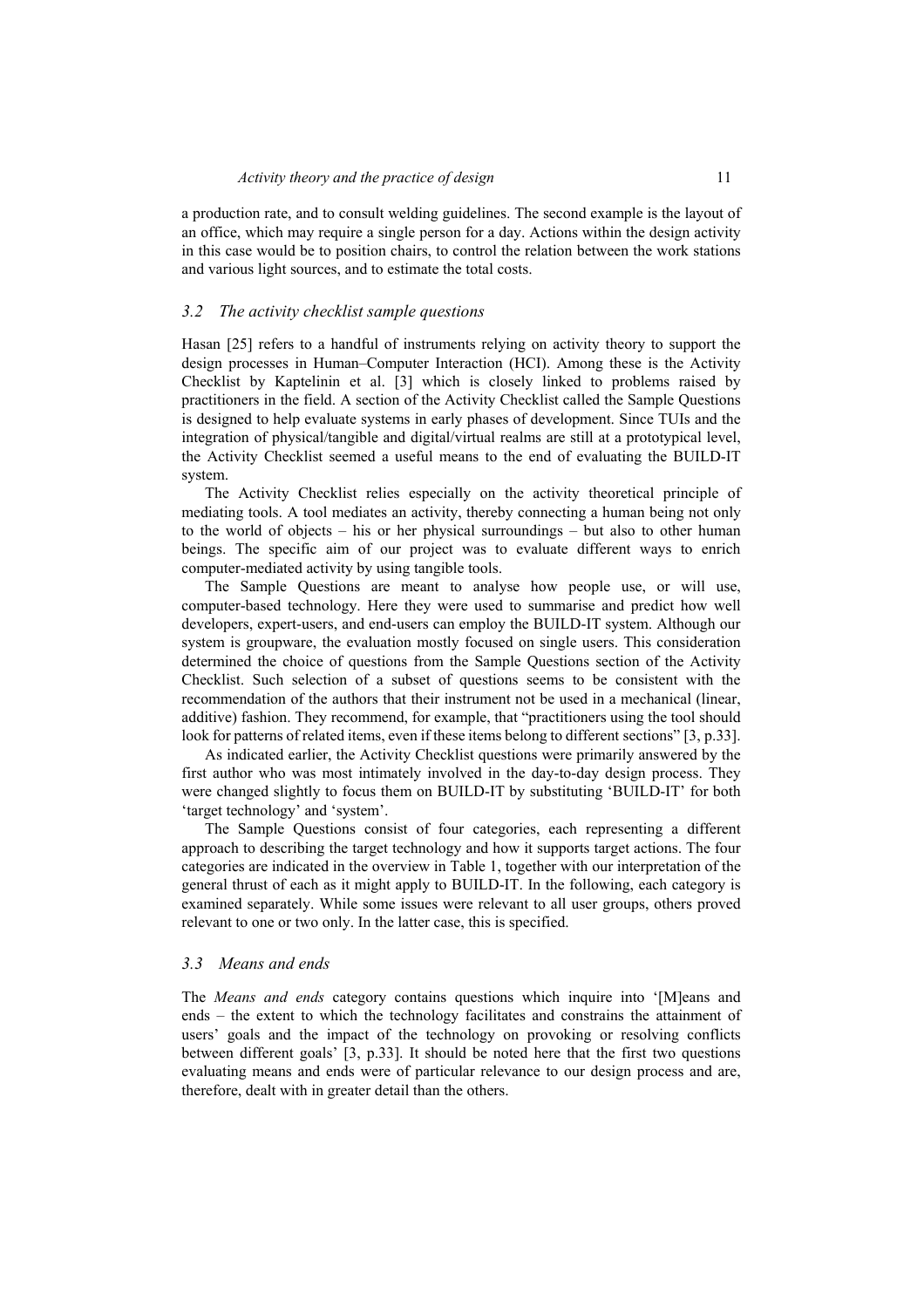# *3.3.1 Is there any functionality of the BUILD-IT system which is not actually used? If yes, which actions were intended to be supported with this functionality? How do users perform these actions?*

When there is a functionality of the system which is no longer used, it usually was a once used part in the ongoing design process. Hence, this question is answered by giving examples of various steps in our design process, first from the design of *physical tools*  then from the design of *virtual tools*. Physical tools are tangible objects sitting on the tabletop and operating on the virtual models. Virtual tools are selected from the menu and used within the plan view.

The issues which arose in the development of physical tools centred on *brick form*  and *physical height tools* [2,17]. A brick is a generic, physical handle with a reflective surface used to handle a virtual model; a height tool is a specialised physical tool used to set the height of a virtual model. There were also other hardware aspects of the project, such as the design of the cabinet with a mirror, the integration of video camera and infrared source into one physical unit, the use of projectors, and the development of a portable system [13].

*Brick form* was relevant to all user groups. The original intention of using differently shaped bricks was to offer more and richer information in the physical realm. In theory, differently shaped bricks could have represented specific virtual models (e.g. a chair, a machine) or specific virtual tools (e.g. set rotation, set zoom) as illustrated by Fjeld et al. [17]. However, an early user study showed that participants preferred a simple rectangular brick to more elaborate forms. Hence, different brick forms constitute a functionality that was not used. To enable the same actions as those potentially offered by differently shaped bricks, a larger variety of virtual models and tools were offered as shown in Figures 4 and 5.

**Figure 4** (a) Our design process started with differently shaped bricks; (b) proceeded to a subset of a few forms; (c) and ended up with a single form





 $(a)$  (b)

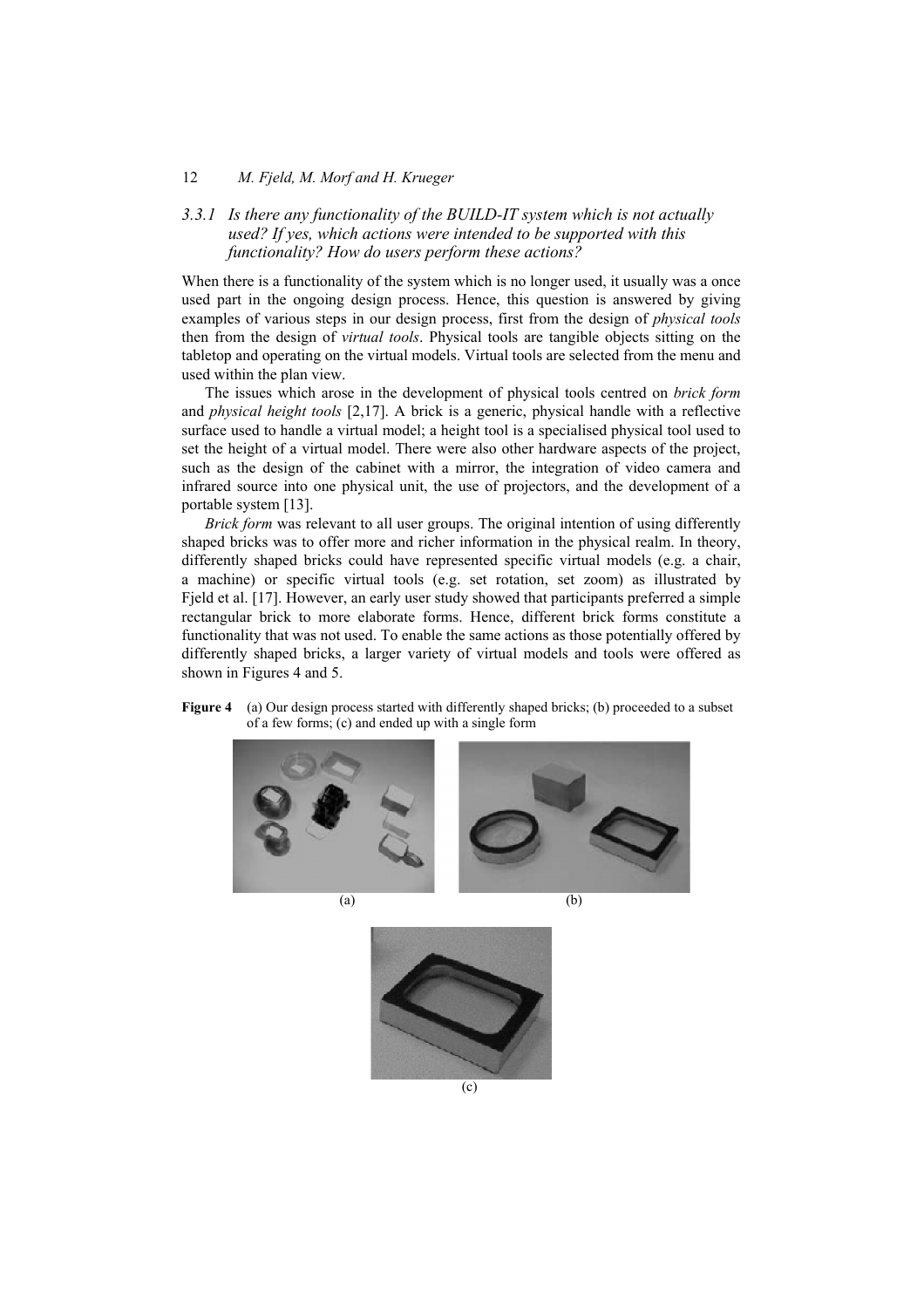**Figure 5** (a) Our design process for height tools started out with physically based tools; here a slider with up-down buttons and analogue height display and (b) proceeded to a height slice; here with two selected models prior to height selection and (c) after height selection







*Physical height tools* are relevant to developers. They were used to explore alternative ways to introduce layers and floors in order to set the height of a selected set of models. The insight and technology acquired using these tools were implemented in a so-called height slice [17]. The height-slice is a virtual tool and enables all the functionality offered by the physical height tools (Figure 5).

Considering the whole project, most functionality was designed and implemented in software rather than hardware, typically leading to virtual tools. The major tangible aspect of these tools is that each one is handled by one – sometimes two – rectangular bricks. In the following, we give examples of a few virtual tools which were part of our design process but which are not in current use. We then show how the actions are currently performed.

The *Brick-model locking mechanism* is relevant to developers. At the moment of selecting a virtual model with a physical brick, a planar relation – in terms of position and rotation – is established between the brick and the virtual model. This locking mechanism determines how a physical brick and a virtual model stay connected from the moment of selection until the moment of de-selection. How they connect may vary in terms of angular orientation and alignment. This functionality was intended to enable effective model handling. However, in the final system, one single locking mechanism is used all the time. This proved to be sufficiently effective for the target actions addressed in our research.

*Real-time communication with Computer-Aided Design (CAD) systems is relevant to* developers and expert-users. This functionality was meant to offer real-time bi-directional communication of virtual models and planning results between the BUILD-IT system and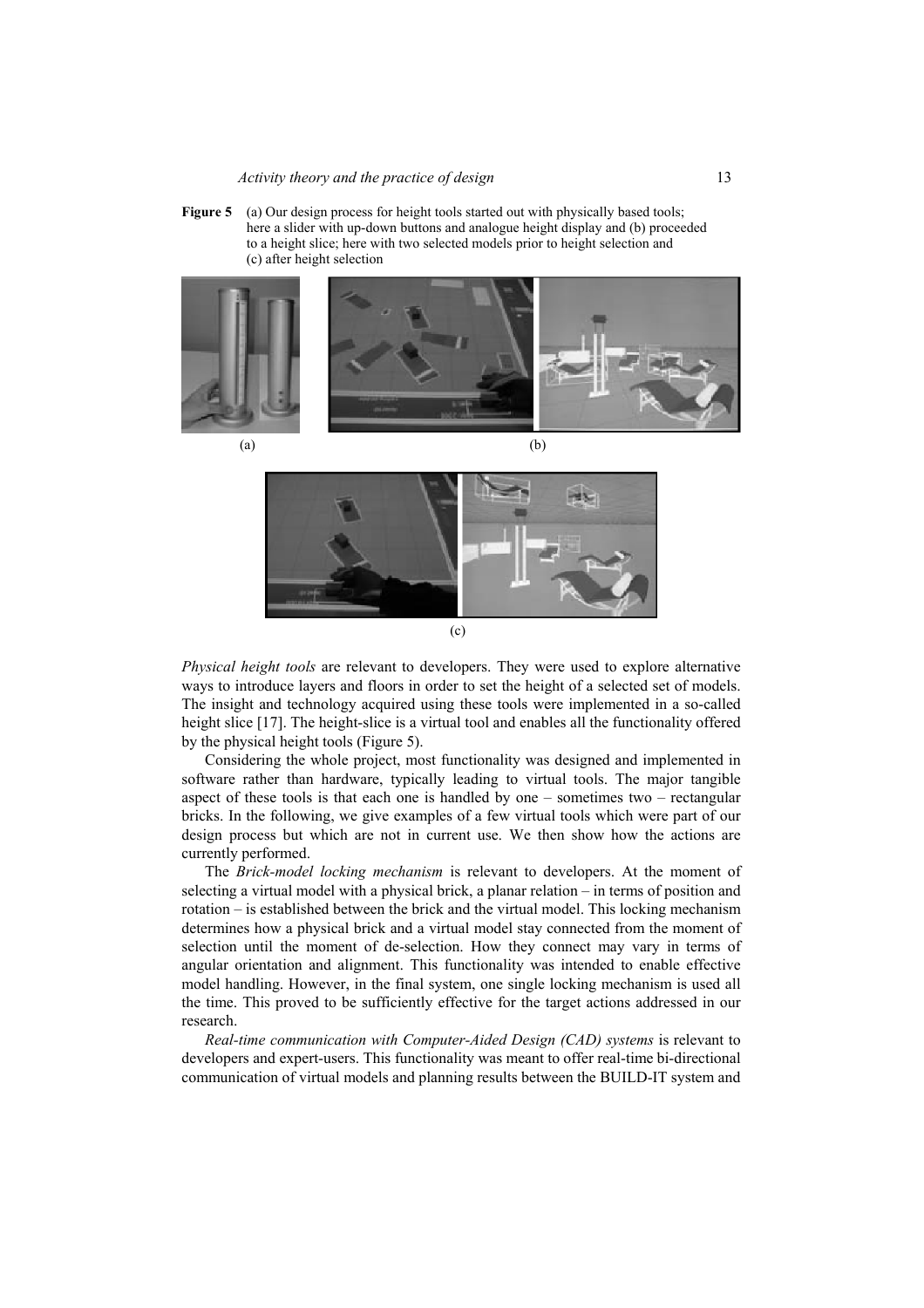any CAD system [16]. Such functionality would have been of great use in an industrial setting. In one case, real-time transfer of virtual models from a specific CAD system to the BUILD-IT system was achieved. However, it would have required significant effort to make such communication bi-directional and reliable, and to suit most CAD systems. Hence, importing new virtual models from, and exporting the result of a planning session to a CAD system are carried out manually before and after planning sessions.

*Model annotation* is relevant to developers and expert-users. This functionality enriches virtual models with information such as part identity and price, typically coming from a Product Data Management (PDM) database [16]. It was implemented in a few models and for limited amounts of information. However, full-scale functionality would have required significant implementation and testing to prove effective in use and was therefore not pursued. In the current system, simple textual annotation can be loaded from a configuration file.

*Side view navigation* enables viewpoint control of the side view perspective. Viewpoint control includes pan, rotation, zoom, tilt, and roll [12]. However, in a pilot study, users reported that they found the adjustment of side view tilt and roll disturbing. The reasons given were the loss of a horizontal orientation and feeling lost in the virtual setting. Hence, the control of tilt and roll is not offered. The exploration of a virtual setting is still performed adequately through the control of pan, rotation, and zooming [11,18].

#### *3.3.2 What are the basic limitations of BUILD-IT?*

Limitations of the current system pertain to all three kinds of users. Some of the limitations may be resolved through development and testing. Others will dissolve with the advent of more standardised and higher performing PCs.

Typical limitations which may improve through technological advances are slow image processing leading to slow brick detection. Another limitation is the latency in output as the update of 3D graphics is still time consuming. The portability of the system software is a further issue, given the need for video frame grabbing and graphics cards.

A limitation which is more inherent in system design is the top projection applied. Using such projection, a user's hands moving above the table may hamper brick detection. Hence, virtual models may be de-selected inadvertently. Such de-selection may have consequences such as lost accuracy and breakdown in the navigation of a virtual setting.

Maintainability of the software is not only an issue with high relevance to developers, but also with implications for users. The source code was written in C++ and later in Java 3D. Both languages require high-level programming skills. However, most criteria for software maintainability are language independent, for instance: the code must have consistent structure, be modular, well commented, contain some sort of exception handling, be portable from one compiler to another, and use intelligible naming. Since the BUILD-IT system was developed mainly as a research platform and not as an industrial product, these criteria were not met in every case. Table 3 gives our impression of the degree to which the criteria of maintainability of the software and the hardware were met.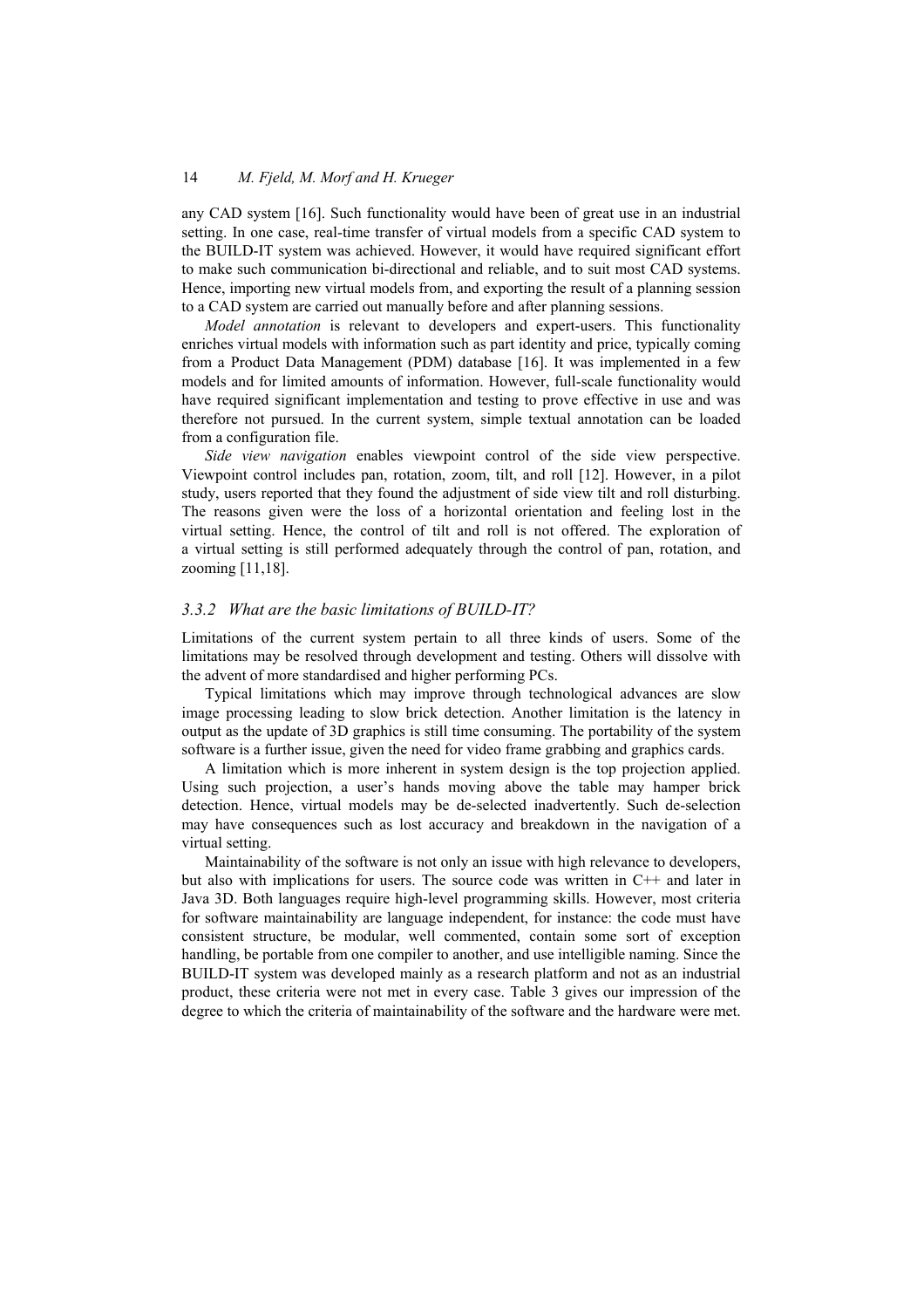| Criteria for the software                                         | Level attained |
|-------------------------------------------------------------------|----------------|
| Modularity: Consequent use of functions, procedures, and files    | Very high      |
| Well-commented                                                    | High           |
| Intelligible and consistent use of names                          | High           |
| Explicit exception handling                                       | Medium         |
| Portability between different compilers and processors            | Low            |
| Transparency to major virtual model formats                       | Low            |
| Portability between different 3D graphics cards                   | Low            |
| Portability between different video frame grabber cards           | Low            |
| Code has been reviewed                                            | Very low       |
| Low-level configuration of PC is hardly required (e.g. dll-files) | Very low       |
| Criteria for the hardware                                         | Level attained |
| Adjustment of the video camera lens                               | High           |
| Positioning of the video camera box                               | High           |
| Robustness of the mirror                                          | High           |

**Table 3** Apparent levels at which criteria for maintainability of the software and hardware were met

# *3.3.3 Is it necessary for the user to constantly switch between different actions and activities?*

First, if unwanted de-selection occurs, it might be necessary to switch between different actions. This may typically happen when users combine navigation and model positioning. Second, in order to load a new planning session, it is necessary to quit the application and start up with another set of virtual model files.

## *3.3.4 If yes, are there 'emergency exits' which support painless transition between actions/activities, and, if necessary, returning to previous states, actions or activities?*

First, in the case of unwanted de-selection while performing navigation, it may be difficult to return to the previous state. Second, to store the current situation of a planning session, there is a manual file storage capability which can be operated from the system menu. There is also an automatic file storage capability which runs at regular intervals. This time interval can be set by the user in a system configuration file. Finally, to return one or several steps in a planning session, an undo function was implemented in a prototypical version. This undo function was not put into regular use.

## *3.4 Environment*

Kaptelinin et al. [3] label this category of Sample Questions *Social and physical aspects of the environment*. The questions focus on the "integration of target technology with requirements, tools, resources, and social rules of the environment" [3, p.33]. We chose to answer these questions for two major domains studied in this project, namely *production plant layout* and *architecture*. We relate the answers to the major features of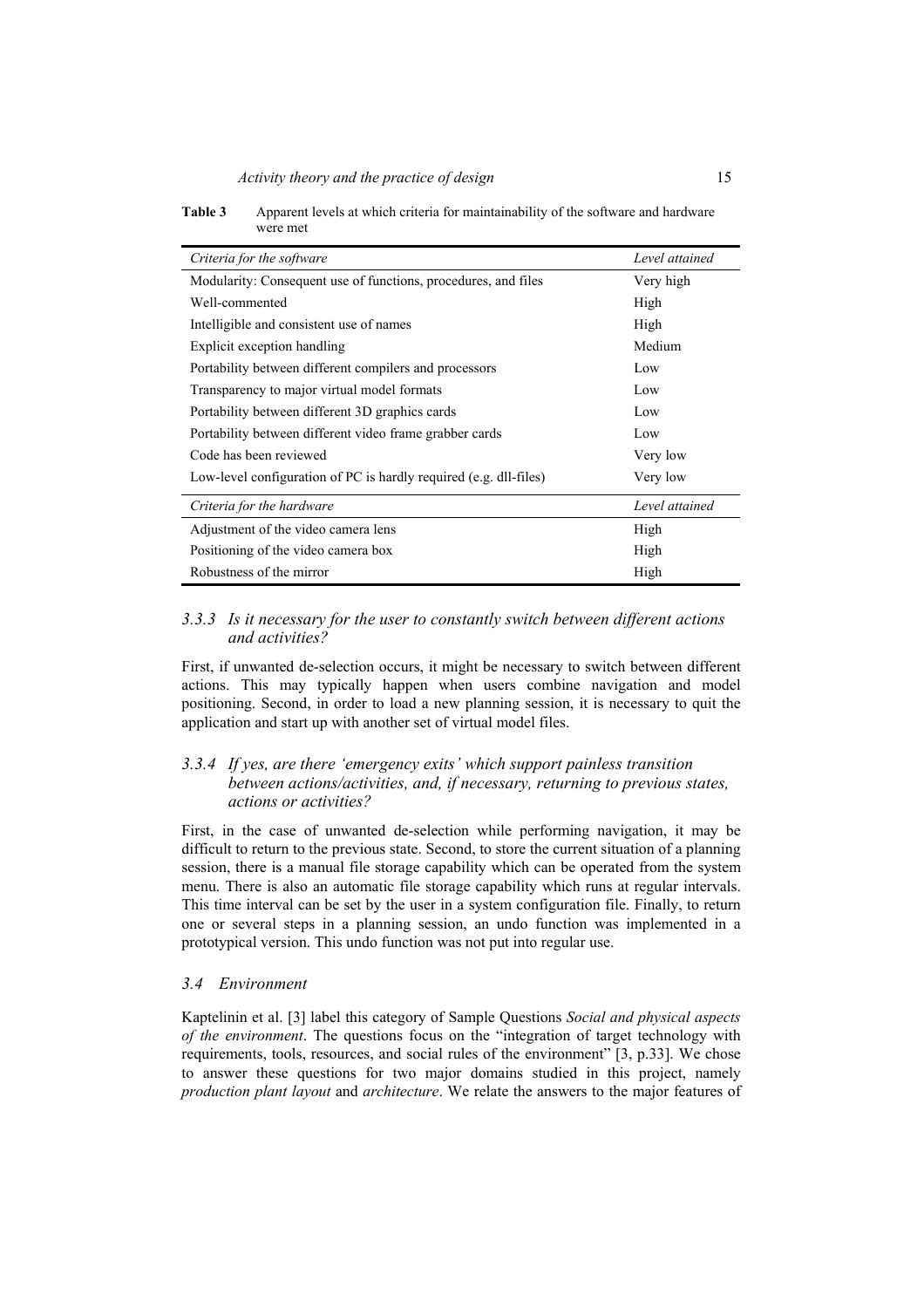the BUILD-IT system: tangible bricks, co-location, plan and side views, two-dimensional and 3D model representation.

### *3.4.1 Are concepts and vocabulary of the BUILD-IT system consistent with the concepts and vocabulary of the domain?*

In production plant layout, something like a side view is hardly ever used. The usual perspective is the plan view offering two-dimensional models. This means that the BUILD-IT system offers a certain redundancy to planners. The concept of tangible bricks is consistent with physical downscaled models of robots, welders, and other production components in production plant layout. Architects appreciate the potential for teamwork of a colocated system using tangible bricks combined with a quasi-3D side view for teamwork [24,26].

## *3.4.2 Is BUILD-IT considered an important part of work activities?*

Paper drawings still play a major role in both production plant layout and architecture. However, computer-supported collaborative design has been in use for some years and has increased in importance. Therefore, planners and architects mostly consider novel interaction concepts – like the BUILD-IT system – with great interest for their own work practice.

## *3.4.3 Are computer resources necessary to produce a certain outcome integrated with each other?*

This question can be answered separately for the preparation preceding a planning session and the work following a planning session. The answers apply to both planners and architects.

Before a planning session, 3D virtual models must be loaded into the BUILD-IT system. The creation and modification of virtual models for the BUILD-IT system require a 3D modelling tool. The modelling tool must export 3D models in the format of Virtual Reality Modeling Language (VRML).

After a BUILD-IT planning session, additional detailed planning is required since BUILD-IT is a pre-CAD system. Pre-CAD systems offer less precision and fewer interfaces to standard formats than CAD systems. We have previously discussed how real-time bi-directional communication with CAD systems was explored but not offered in the final system version. Instead, users manually transfer the outcome of a planning session into a CAD system to continue there with more detailed planning.

## *3.4.4 Are characteristics of BUILD-IT consistent with the nature of the environment (e.g. central office work vs. teleworking)?*

The environment for planning and architecture will mostly be shop floors and design studios. The BUILD-IT system may only be partially integrated in, and with, such environments. The reason is that it runs on a proprietary computer on which, basically, no other major applications can be installed. Hence, for remote collaboration between different shops or studios, video-conferencing software must run on separate computers. As for other office equipment, the system requires two projectors. The installation of the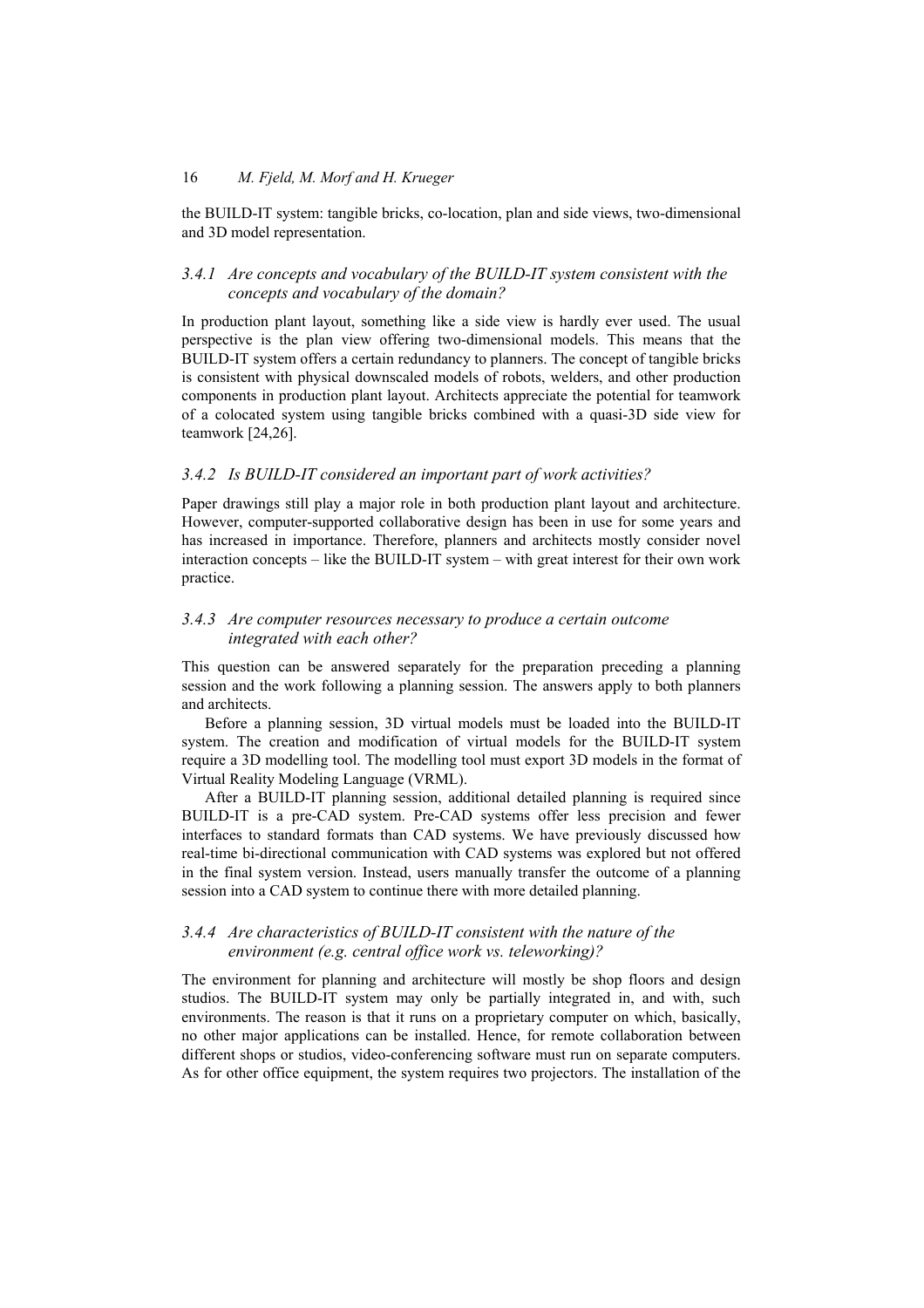plan view projector is fixed. The other projector, giving the side view, can easily be moved about and hence used for other purposes.

#### *3.5 Learning*

The third category of Sample Questions is labelled *Learning, cognition, and articulation*. Here, the focus of inquiry is on "internal vs. external components of activity and support of their mutual transformations with target technology" [3, p.33]. Learning and cognitive support of tools was examined in a study comparing BUILD-IT with other tangible tools [19]. Learning and spatial cognition was examined in a second study comparing other navigation methods within the BUILD-IT system [18]. The answers recorded here draw on the empirical data and insight from these studies.

## *3.5.1 Is the whole 'action life-cycle', from goal setting to the final outcome, taken into account and/or supported?*

End-users required about ten minutes of instruction to be in control of basic functionality such as model selection and composition. For expert-users, the installation and use of the system was described in a manual [27]. This manual has not been usability tested. Personal instruction probably remains a necessary complement.

## *3.5.2 Is externally distributed knowledge easily accessible when necessary?*

Externally distributed knowledge can be available in the form of other workers, in tools, and in documents. To concretise this question, we examined knowledge as it appears in people at the same work place, physical tools at hand, paper documents, digital documents, and virtual models. Table 4 shows an informal comparison between accessibility of sources of knowledge when using standard PC-based procedures and BUILD-IT.

|                                | Accessibility Level      |                         |  |
|--------------------------------|--------------------------|-------------------------|--|
| Source of knowledge            | PC and standard software | <i>BUILD-IT</i>         |  |
| People at the same work place  | Medium                   | High (around the table) |  |
| Physical tools, e.g. pen       | Medium                   | High (at the tabletop)  |  |
| Paper documents, e.g. drawings | Low.                     | High (within plan view) |  |
| Electronic document files      | High                     | Low (requires keyboard) |  |
| Virtual model files            | Medium                   | Medium (if in menu)     |  |

**Table 4** Comparison of accessibility levels of externally distributed knowledge

## *3.5.3 Does the BUILD-IT system provide representations of users' activities, which can help in goal setting and self-evaluation?*

This question can be answered on two levels. First, we considered how users' activities could be represented within a planning session. Since multiple bricks can be used simultaneously, the bricks easily serve as a kind of external memory. Such external memory can facilitate cognition and goal setting and thereby support self-evaluation.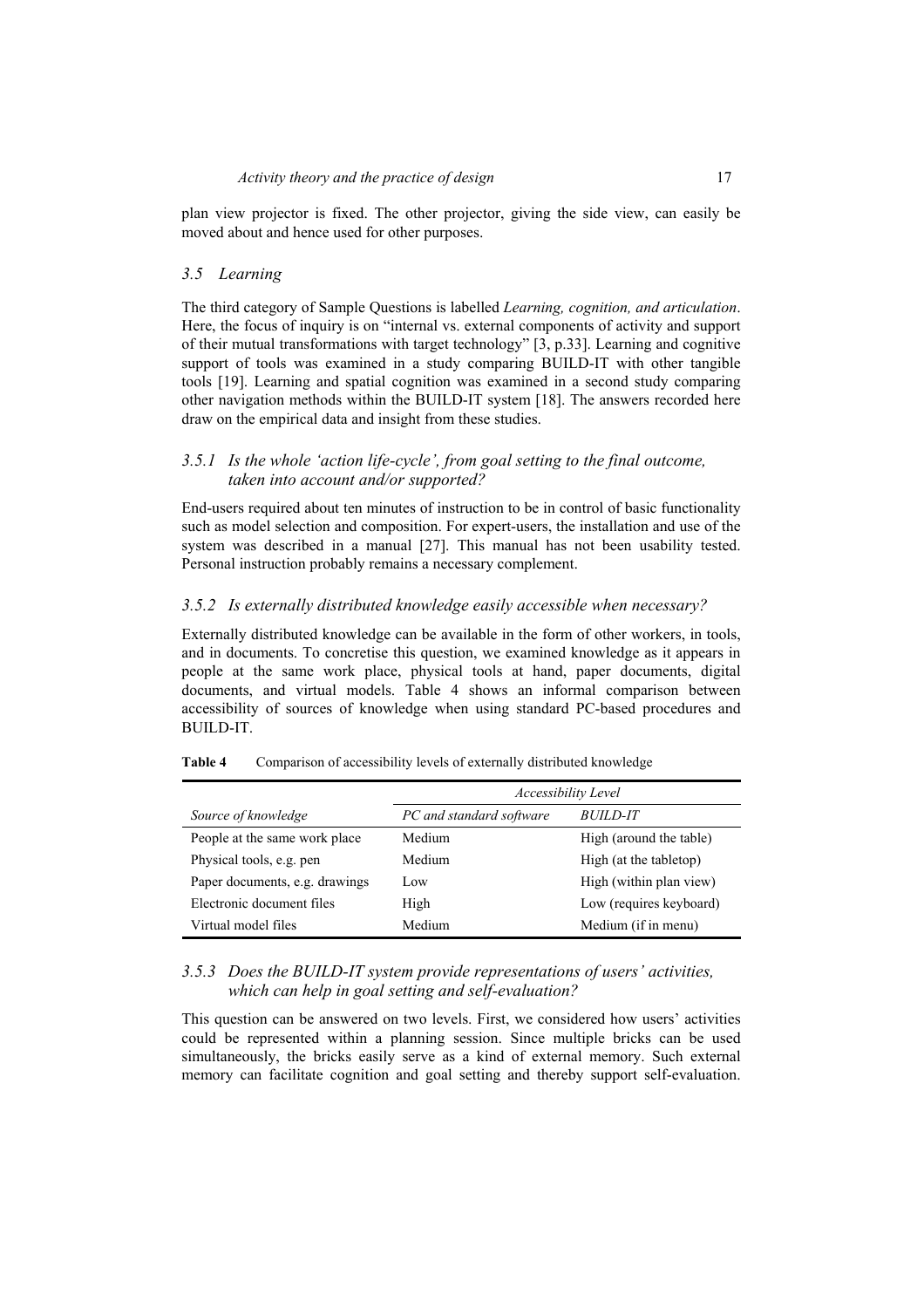These effects were observed by Fjeld et al. [18]. Second, we considered how users' activities could be represented after a planning session. The system can save planning results – a set of models with their position and rotation – to an external file. This is done automatically, for instance, every five or ten minutes and can also be triggered by the users. Also, selecting a print button in the BUILD-IT system menu prints the current planning results. Drawing on the combination of saved and printed results, users may examine the outcome of their activities and be prepared to come back to the system for further planning.

### *3.6 Development*

The last category of Sample Questions covers *Development*, that is, the developmental transformation of the above components as a whole. In this project, long-term effects of using the BUILD-IT system were not examined. Hence, Sample Questions relating to long-term effects were not considered.

### *3.6.1 What are the consequences of implementation of BUILD-IT on target actions?*

In collaborative planning, the users are located around a table instead of using their individual PC or CAD station. We still have not examined whether this work style is more effective and whether agreement on common concepts is reached more efficiently. For further reference, the effect of colocation in the use of TUIs has recently been examined in depth by Kiyokawa et al. [28]. They showed how to locate a physically shared task space in relation to its users in order to efficiently support their design process.

#### *3.6.2 Did expected benefits actually take place?*

The research benefits expected from this project were generally attained. An up-and-running TUI was realised and extensive usability studies were carried out using this TUI. The benefits for single user problem solving using the BUILD-IT system were quantified and illustrated [18,19]. However, the benefits for collaborative planning still remain to be examined and quantified. Finally, a theoretical framework for the design of TUIs was established and summarised in a set of TUI design guidelines [2].

## *3.6.3 Did users have enough experience with the BUILD-IT system at the time of evaluation?*

In the user studies carried out [18,19], the time to learn how to operate the system was controlled and proved to be sufficient. The learning effect within these experiments was also quantified and discussed there. The results showed that a relatively short time of instruction was needed to enable novice users to perform relatively complex tasks. The results also indicate that some learning took place throughout the experiments, but this was not significant.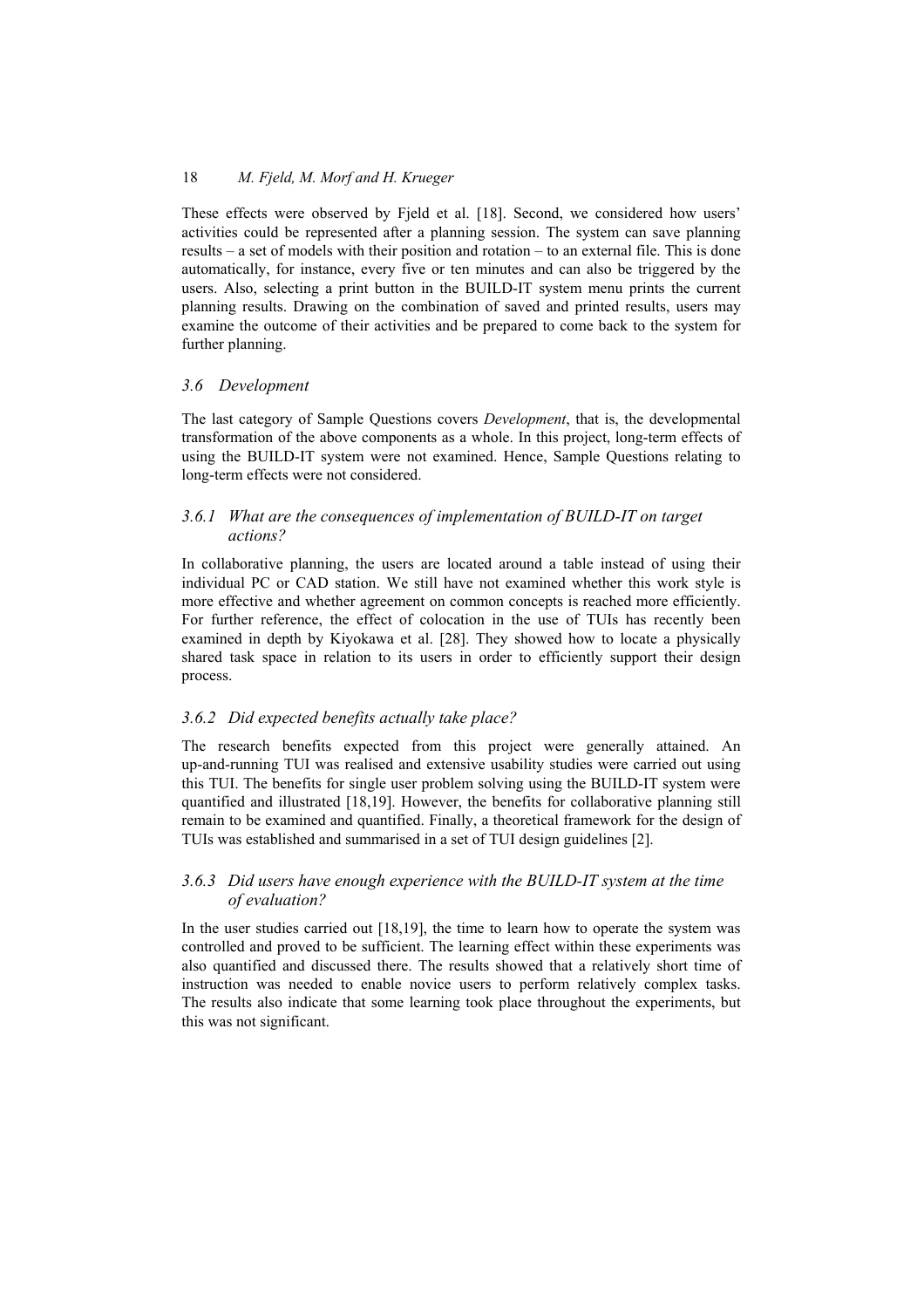## *3.6.4 Did the BUILD-IT system require large time/effort investment in learning how to use it?*

This question must be answered for each of the user groups separately. For the developers, learning the system in terms of programming and (re-)configuration was a lengthy process, and was only achieved by a couple of the team members. It would have been advantageous if most of the team members had known how to program the system. For the expert-users, learning the system was part of the process of being introduced to it. For the end-users, the usability evaluations show that the time needed for end-use of the system is a matter of ten minutes.

To conclude this discussion of the answers to the selected Sample Questions of the Activity Checklist, some general points are worth noting. First, a background in activity theory is useful, perhaps necessary, in answering these questions. Second, to assure that all issues of importance are covered, it might have been wise to use all questions. Third, much depends on who asks and answers the questions. In the case of this project and when all is said and done, it was the same person, namely the first author. This is essentially a qualitative study, a quantitative study would involve more systematic interviews of representative samples of each user type. This might require reformulation of the questions so that all users can understand them. Fourth, it is a good idea to supplement the qualitative answers to the questions with systematic results that can be presented in tables or graphs when this is possible.

## **4 Implications of BUILD-IT for the design and use of Tangible User Interfaces**

Drawing on various parts of the BUILD-IT technology presented here, a team at the Technical University of Clausthal developed a *TU Clausthal Planungstisch* [29]; another group at the Fraunhofer Institute for Manufacturing Engineering and Automation (IPA) in Stuttgart has developed the *Intelligent Planning Table* [30]; at the Technical University of Eindhoven work has been done on the *Visual Interaction Platform* [31,32]; and at the Technical University of Chemnitz a fourth group is working with another *TU Chemnitz Planungstisch* [33].

At the same time, the BUILD-IT system competes with a variety of other frameworks for tangible interaction [10,26,34]. The question arises, "Which part of the knowledge acquired in this project is currently most valid and relevant for human resources development?". More specifically, which design insights and empirical results gained in the course of this project apply to future design, evaluation, and use of Tangible User Interfaces (TUIs)?

This question can be approached from various vantage points from which we chose two. The first part of this final section focuses on technical and implementation issues, in particular, the enabling and limiting features of software and hardware. Focusing on Human–Computer Interaction (HCI), the second part considers the effectiveness and efficiency of the interaction facilitated by our design.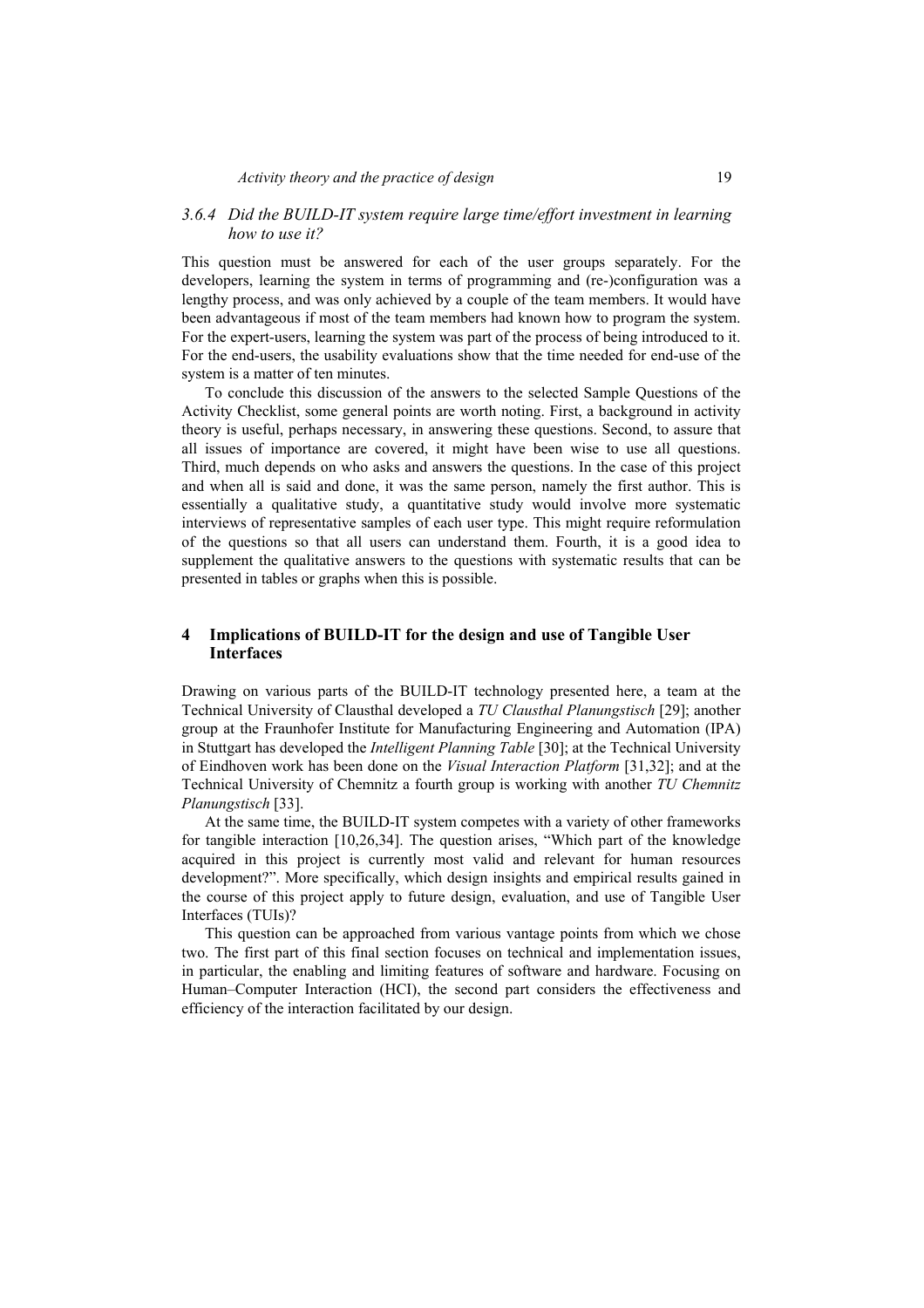## *4.1 Technical and implementation issues*

There is a series of technical issues still to be addressed in the design of TUIs. The dominant position of PCs represents one major challenge. Performance issues in computer graphics and image processing represent another. Innovative technical solutions to the design of TUIs will also be touched upon in this part.

Most potential users of TUIs are already users of graphical user interfaces, where much of the interaction employs the desktop metaphor. Therefore, on the one hand, standard functions – such as open, save, save as, quit, exit, copy, delete, and paste – must be taken into account in future TUI design. On the other hand, it should remain a priority to avoid the use of mouse and keyboard as far as possible. This represents a major challenge. For instance, how can users efficiently write a file name without using the keyboard?

While the challenges met in developing the BUILD-IT system were mostly of a technical nature, the process of turning it into a commercial product would require a wider scope. More attention would have to be paid to compatibility in order to cope with standards set by the Virtual Reality Modeling Language (VRML) and Computer-Aided Design (CAD) communities.

For future software development, object-orientation, quality measures, modularity, re-use, and portability are factors of utmost importance. The further use of a non-standard multimedia framework such as MET++ [35] will have to be weighed against the benefits of standard 3D libraries such as those offered by Java 3D.

The development of fluid interaction and navigation  $[13]$  – which enhance the user experience – also has a technical side, as they rely on efficient brick tracking, image analysis, and graphics updating. For instance, brick tracking may either employ computer vision or electromagnetic techniques. The latter has been implemented in a novel TUI called *Sensetable*, which "electromagnetically tracks the positions and orientations of multiple wireless objects on a tabletop display surface" [34, p.253]. *Sensetable* offers two fields of application: chemistry and system dynamics simulation. The creators of this TUI state that it offers advances over vision-based tracking. First, "the system tracks objects quickly and accurately without susceptibility to occlusion or changes in lighting conditions", and second, "the tracked objects have state that can be modified by attaching physical dials and modifiers" [34, p.253]. Technologies like those advanced by Patten et al. [34] and Arias et al. [26] may point to promising TUI applications in the future.

#### *4.2 Human–Computer Interaction issues*

In the design of effective TUIs, many HCI issues also remain unresolved. Many have been noted earlier in this paper, what follows is a summary.

First, it is apparent that tangible bricks may be seen with equal justification as *part of the interface* and as an *extension of the user's hand*. For instance, a keyboard is more a part of the interface, while a pen-like input device is more like an extension of the user's hand. This distinction calls for further investigation and help may be found in the work of Bateson [36] and Gibson [37]. These researchers have developed theories for human perception related to physical tools which may be of particular use to the design of interactive systems. Their work may even enrich activity theory where perceptual matters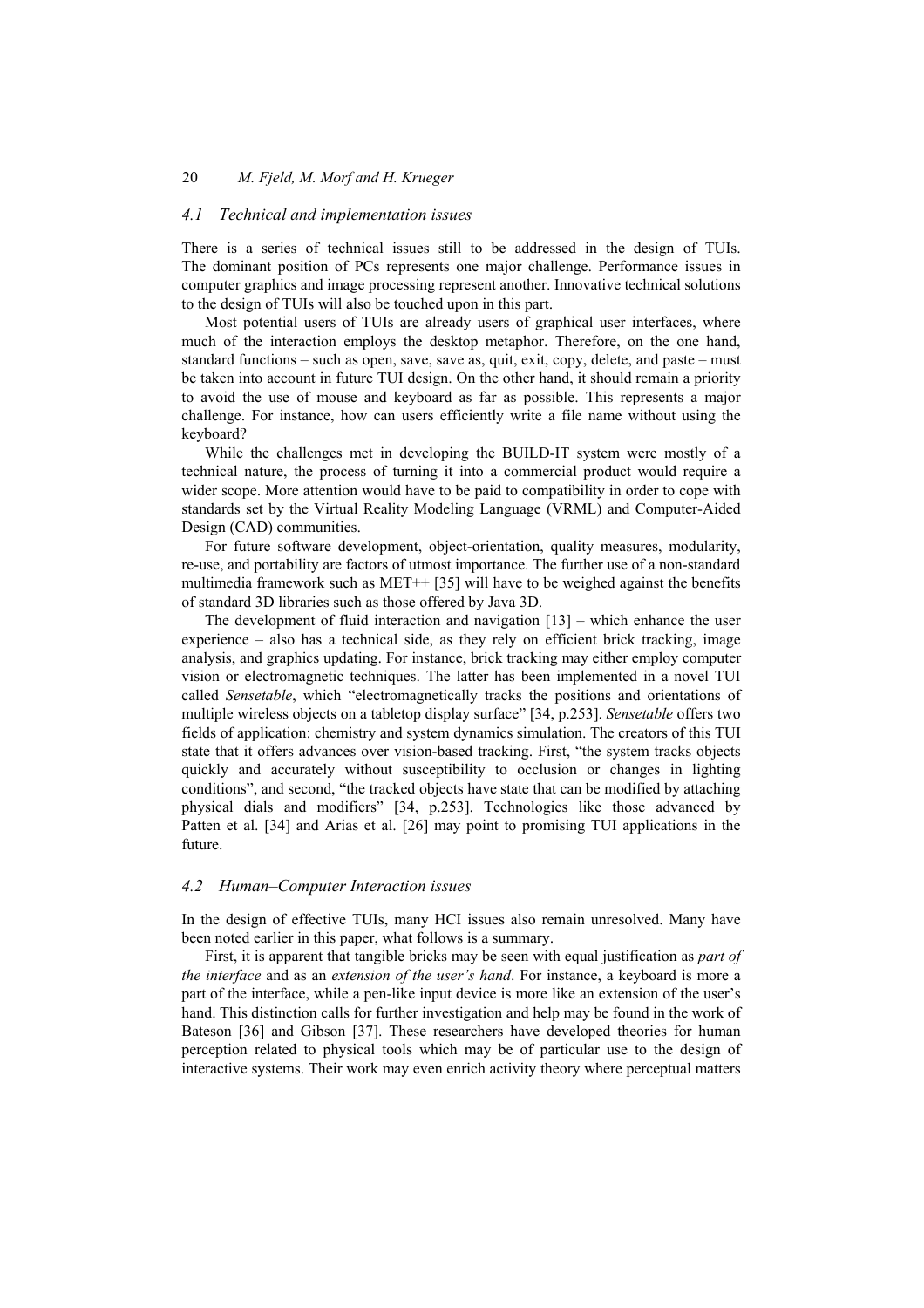and the study of tools still call for further effort. Also, the use of multiple bricks on the tabletop calls for careful design in order to reach efficient multi-user concurrent input.

Another perceptual issue related to interactive tools was raised as we studied alternative navigation methods [18]. This work showed that in the plan view mode – when action and perception spaces coincide – there was no difference in the efficiency of fundamentally different navigation principles. In the side view mode – with separate action and perception spaces – there were significant differences. This supports the view that there are advantages to letting action and perception spaces coincide when designing user interfaces [20].

Although simple everyday skills suffice to operate the system, we observed that the need for learning to master advanced functions was not necessarily seen as a problem by the users. Hence, a TUI should offer basic functions that are easy to use alongside advanced functions requiring some training to be operated. That is, the potential trade-off between ease-of-use and learning-by-doing is a relevant design factor.

The BUILD-IT system generally respects body-space since projected light and tangible bricks are hardly intrusive. However, a partially intrusive aspect is the image based tracking of the tangible bricks. Such tracking is not suited to let users move their hands freely across the table. One solution may be found in electromagnetic tracking [34]. Furthermore, the physical height-tools – which were part of our design process – were perceived as intrusive. They actually obstructed users' free hand movements across the table.

Different locking mechanisms between the bricks and the virtual models were implemented, but never explored in empirical studies. However, we believe that the problems of accuracy in model placement and rotation [19] and latency in graphics update [18] will have to be solved prior to the elaboration of alternative locking mechanisms.

The efficient use of two-handed input [38] remains an issue in order to draw effectively from the broad range of everyday manual skills. For instance, the effective use of our hands' coordination and rotation skills – as in the use of a pencil or a compass – is rarely considered in HCI design activities.

This has been a progress report. Much remains to be done. However, tantalising pay-offs of Tangible User Interfaces like BUILD-IT beckon in the distance. These include a better understanding of the activities of planners and designers which uniquely combine behaviour and cognition, the things the hand does and those the mind visualises. They also include commercially more viable applications.

#### **Acknowledgements**

We thank Martin Bichsel for system design and realisation, Kristina Lauche for task analysis and input on activity theory, Sissel Guttormsen for scientific advice, Nicholas Ironmonger and Nicole Kerness for their editorial assistance, and Fred Voorhorst for industrial design. BUILD-IT was a research project funded by The Swiss Federal Commission for Technology and Innovation (KTI), The Center for Integrated Production Systems (ZIP) at ETH Zurich, and The Institute of Mechanical Systems (IMES) at ETH Zurich. BUILD-IT is a registered trademark of Tellware. We thank Peter Troxler for the photos of Figures 1(a), 2, 3(a), 3(b), and 3(d) and Regina Schwendener, ETH Life, for the photo of Figure 1(b).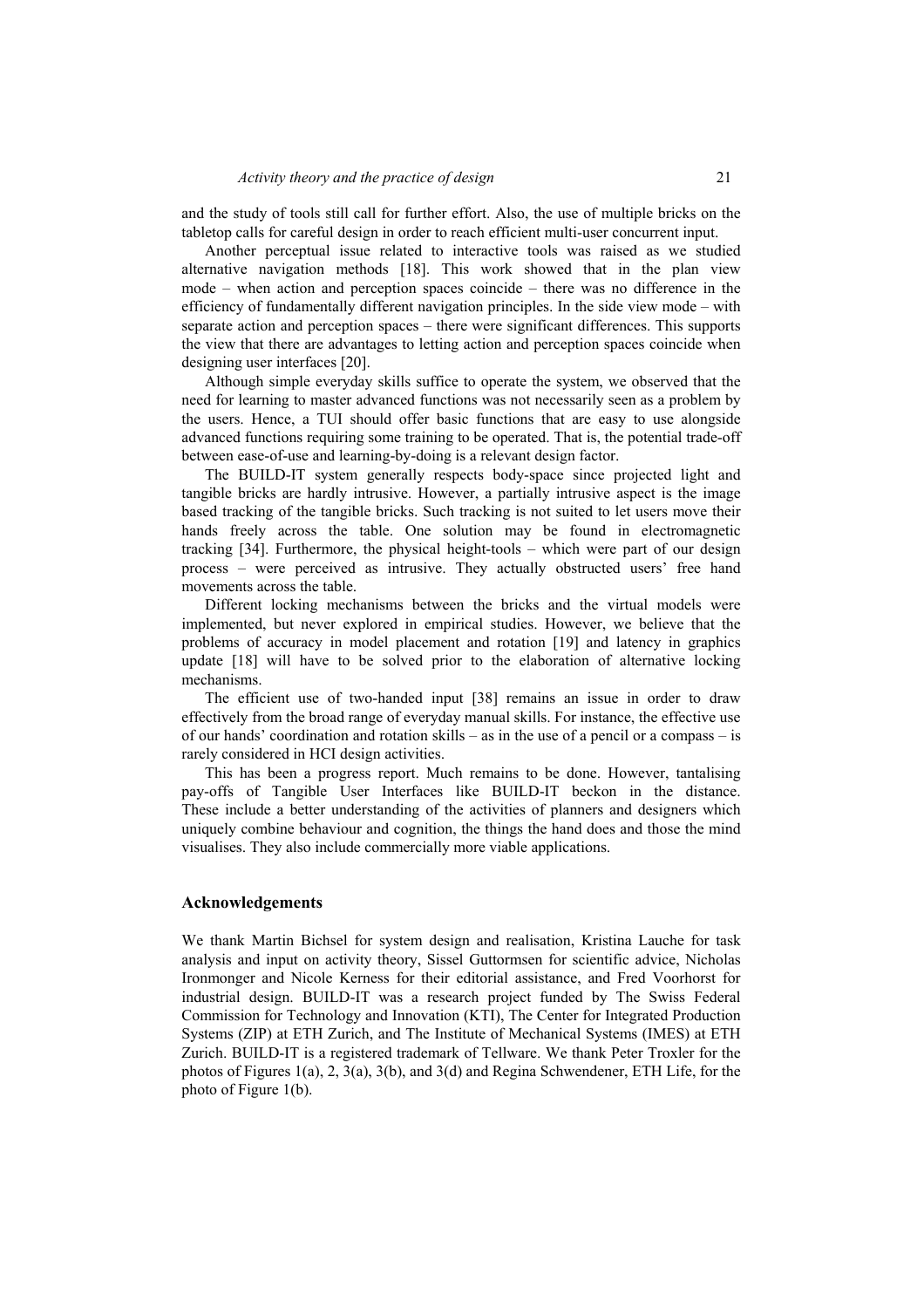### **References**

- **1** Rauterberg, M., Fjeld, M., Krueger, H., Bichsel, M., Leonhardt, U. and Meier, M. (1997) 'BUILD-IT: a computer vision-based interaction technique for a planning tool', in Thimbleby, H., O'Conaill, B. and Thomas, P. (Eds.): *People and Computers XII: Proceedings of HCI'97*, Springer, London, pp.303–314.
- **2** Fjeld, M., Lauche, K., Bichsel, M., Voorhorst, F., Krueger, H. and Rauterberg, M. (2002) 'Physical and virtual tools: activity theory applied to the design of groupware', in Nardi, B., Redmiles, D.F. (Eds): *Computer Supported Cooperative Work* (CSCW), Vol. 11, Nos. 1–2, pp.153–180.
- **3** Kaptelinin, V., Nardi, B.A. and Macaulay, C. (1999) 'The activity checklist: a tool for representing the 'space' of context', *Interactions*, Vol. 6, No. 4, pp.27–39.
- **4** Annett, J. and Stantan, N. (1999) *Task Analysis*, Taylor & Francis.
- **5** Kirwan, B. and Ainsworth, L. (Eds.) (1992) *A Guide to Task Analysis*, Taylor & Francis.
- **6** Shepherd, A. (1998) 'HTA as a framework for task analysis', *Ergonomics*, Vol. 41, pp.1537–1552.
- **7** Bannon, L.J. and Bødker, S. (1991) 'Beyond the interface: encountering artifacts in use', in Carroll, J. (Ed.): *Designing Interaction: Psychology at the Human–Computer Interface*, Cambridge U.P., New York, pp.227–253.
- **8** Rauterberg, M., Fjeld, M., Krueger, H., Bichsel, M., Leonhardt, U. and Meier, M. (1998) 'BUILD-IT: a planning tool for construction and design (video)', *Summary of Conference on Human Factors in Computing Systems (CHI '98*), ACM, pp.177–178.
- **9** Hewett, T., Baecker, R., Card, S., Carey, T., Gasen, J., Mantei, M., Perlman, G., Strong, G. and Verplank, W. (1992) *ACM SIGCHI Curricula for Human–Computer Interaction*, Report of the ACM SIGCHI Curriculum Development Group, ACM, p.5. Also available at http://sigchi.org/cdg/cdg2.html.
- **10** Ullmer, B. and Ishii, H. (2000) 'Emerging frameworks for tangible user interfaces', *IBM Systems Journal*, Vol. 39, Nos. 3/4, IBM, pp.915–931.
- **11** Fjeld, M., Voorhorst, F., Bichsel, M., Krueger, H. and Rauterberg, M. (2000) 'Navigation methods for an augmented reality system (video)', *Extended Abstracts of Conference on Human Factors in Computing Systems (CHI 2000)*, New York, ACM, pp.8, 9.
- **12** Fjeld, M., Ironmonger, N., Voorhorst, F., Bichsel, M. and Rauterberg, M. (1999) 'Camera control in a planar, graspable interface', in Hamza, M.H. (Ed.): *Proceedings of the Seventeenth IASTED International Conference Applied Informatics*, ACTA Press, Anaheim/ Calgary/Zurich, pp.242–245.
- **13** Fjeld, M (2001) *Designing for Tangible Interaction*, PhD Thesis at EHT Zurich. Available at http://e-collection.ethbib.ethz.ch/show?type=diss&nr=14229.
- **14** Fjeld, M., Bichsel, M. and Rauterberg, M. (1998) 'BUILD-IT: an intuitive design tool based on direct object manipulation', in Wachsmut, I. and Frölich, M. (Eds*.*): *Gesture and Sign Language in Human–Computer Interaction*, Lecture Notes in Artificial Intelligence, Vol. 1371, Springer-Verlag, Berlin/Heidelberg , pp.297–308.
- **15** Fjeld, M., Jourdan, F., Bichsel, M. and Rauterberg, M. (1998) 'BUILD-IT: an intuitive simulation tool for multi-expert layout processes', in Engeli, M. and Hrdliczka, V. (Eds.): *Fortschritte in der Simulationstechnik*, vdf Hochschuleverlag AG, Zurich, pp.411–418.
- **16** Fjeld, M., Lauche, K., Dierssen, S., Bichsel, M. and Rauterberg, M. (1998) 'BUILD-IT: a brick-based integral solution supporting multidisciplinary design tasks', in Sutcliffe, A., Ziegler, J. and Johnson, P. (Eds.): *Designing Effective and Usable Multimedia Systems (IFIP 13.2)*, Kluwer Academic Publishers, Boston, pp.131–142.
- **17** Fjeld, M., Voorhorst, F., Bichsel, M., Lauche, K., Rauterberg, M. and Krueger, H. (1999) 'Exploring brick-based navigation and composition in an augmented reality', in Gellersen, H-W. (Ed.): *Handheld and Ubiquitous Computing*, Lecture Notes in Computer Science, Vol. 1707, Springer-Verlag, Berlin/Heidelberg, pp.102–116.